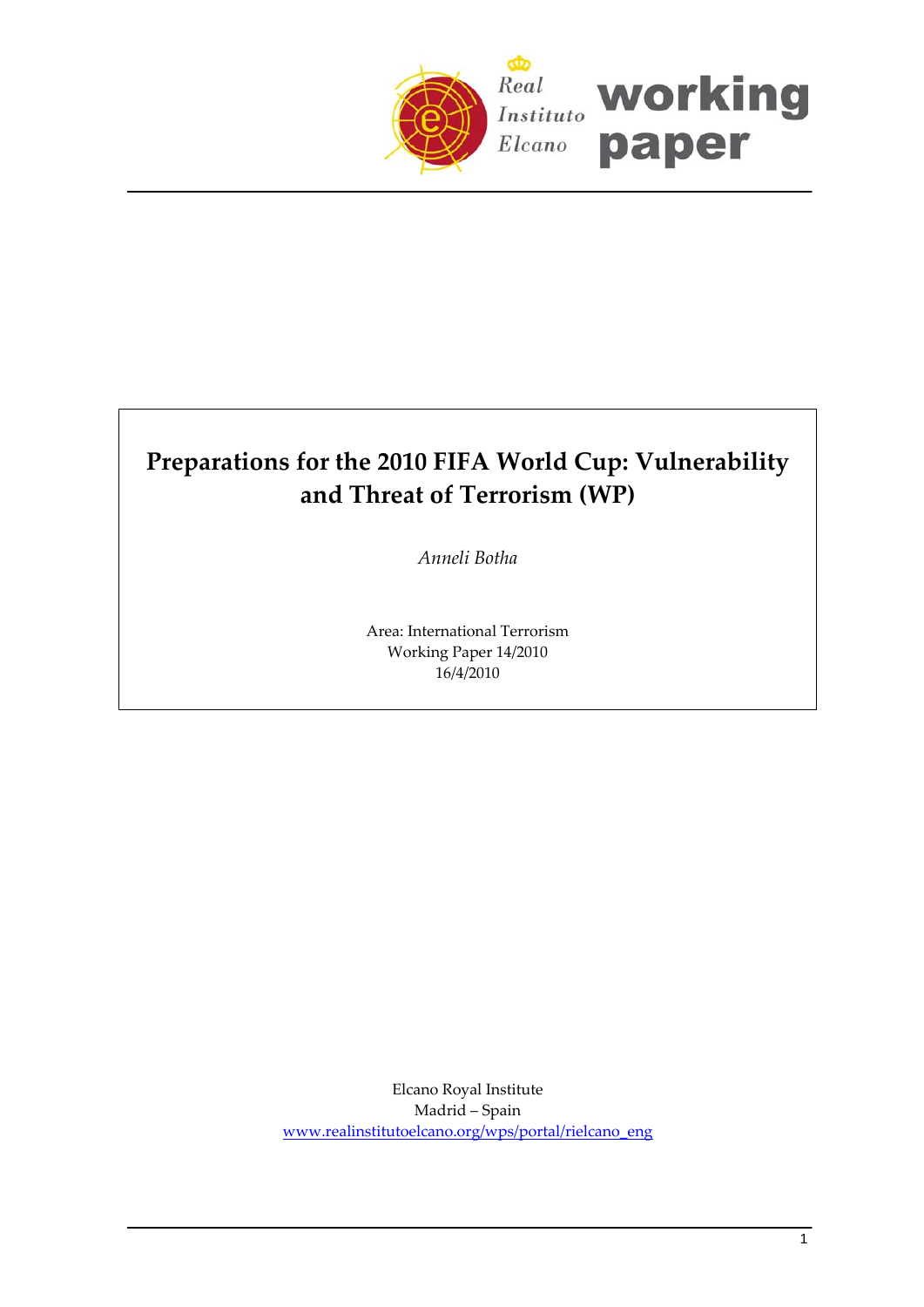

## **Preparations for the 2010 FIFA World Cup: Vulnerability and Threat of Terrorism (WP)**

*Anneli Botha*[\\*](#page-1-0)

Although South Africa has successfully hosted a number of sport events (Rugby World Cup in 1995, African Cup of Nations in 1996, the All African Games in 1999 and the Cricket World Cup in 2003) as well as other events, such as the World Summit on Sustainable Development in 2002 and the Non‐Aligned Movement summit in 1998, that have attracted regional and international attention, hosting the FIFA World Cup in 2010 is clearly different –one only needs to take domestic and international attention and interest into consideration–. On a national level, hosting the event has called for a revamping of infrastructure, including the building of new stadiums. All events are confronted with different security threats. One cannot, for instance, compare the Olympic Games with a political event, or even hosting the FIFA World Cup with hosting the Cricket World Cup, mentioning two sports events that have been targeted or against which terrorist attacks have been planned. Based on this, disregarding the potential threat of terrorism of the FIFA World Cup in South Africa because it has never been a target of a major terrorist attack will be a mistake.

This Working Paper will provide an overview of the following:

- Terrorist threats associated with hosting a prominent sports event, while placing potential threats in context in South Africa.
- An overview of preparations for the FIFA World Cup.

The aim of this paper is not to discourage visitors from coming to South Africa, but rather to place the potential threat of terrorism in context. Understandably, South Africa is not on the same level of alertness towards terrorism than countries in other parts of the world, but it is especially this level of comfort, or the common assessment that 'it will never happen to us', that contributes to South Africa's vulnerability as a potential target. While crime and the threat of hooligans are more realistic, South Africa also needs to realise that in being part of the international community places the country in a different threat category than it is normally used to.

## **Why Target the FIFA World Cup?**

 $\overline{a}$ 

The host country of major sports events must assess the value of the exposure and direct and secondary benefits it might get from them. In assessing the potential economic and political benefits of hosting an event of this magnitude it will have to weigh up against

<span id="page-1-0"></span>*<sup>\*</sup> Senior Researcher on Terrorism at the Institute for Security Studies (ISS), Pretoria, South Africa.*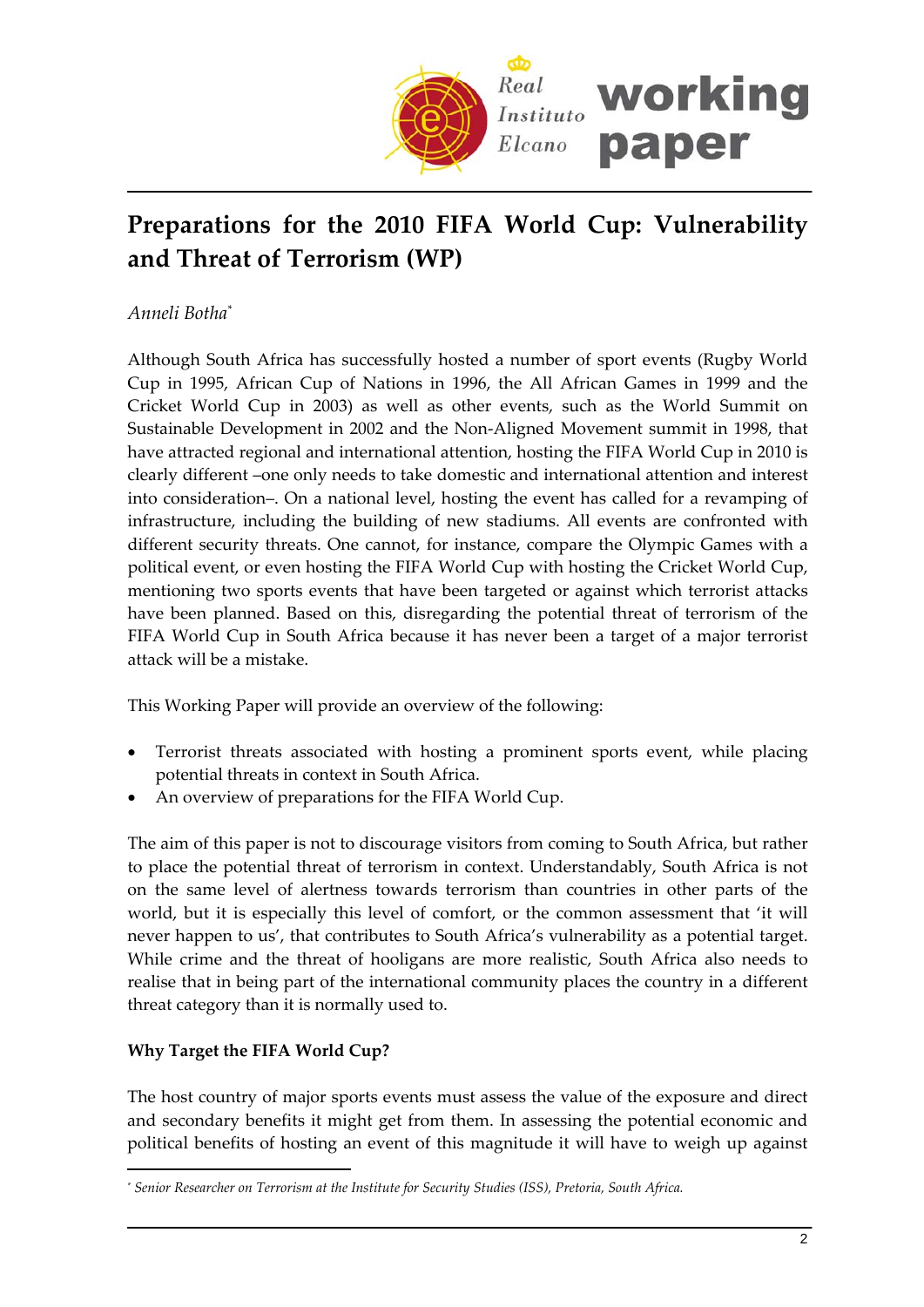

them the costs required to develop and construct additional infrastructure, building and/or upgrading sport facilities, as well as focusing on other indirect needs such as housing and providing security to foreign guests. Equally, terrorists also need to make similar estimates, but with a very different outcome in mind. In other words, potential terrorists will assess the value of attacking an event from different perspectives, depending on their motivation and objectives. It is essential from the onset of this analysis to emphasise that the event is the primary target and not the host country. In other words, although the country might have been low on the radar as a target, a different set of rules applies to events that attract tremendous media interest and foreign visitors. In conducting this analysis it is advisable to rather overestimate than underestimate the potential threat from crime or terrorism. Although both are interrelated, particularly if adopting a holistic approach, the primary focus in this paper will be on the potential threat of –and vulnerability to– terrorism.

Threat assessments are not limited to threats with an obvious or even indirect connection to the event or its participants. The representative or symbolic value of the event or venue also needs to be taken into consideration, since terrorists and other politically‐driven groups seek recognition for their cause in a theatrical manner and then instil fear by eroding the public's confidence in the state for their safety. It therefore came as no surprise that al‐Qaeda in the Land of the Islamic Maghreb (AQLIM) posted a threat on the *Mushtaqun Lel Jannah* ('Longing for Paradise') website in early April: 'How amazing could the match United States versus Britain be when broadcasted live on air at a stadium packed with spectators when the sound of an explosion rumbles through the stands, the whole stadium is turned upside down and the number of dead bodies are in their dozens and hundreds, Allah willing. Al‐Qaeda, who managed to deliver 50 grams of explosives to the Detroit plane,<sup>[1](#page-2-0)</sup> after infiltrating dozens of US security barriers, al-Qaeda, who enabled brother martyr Abul Kheir (Abdullah Asiri) to get into the palace of Mohammed bin Nayef,<sup>[2](#page-2-1)</sup> al-Qaeda, who humiliated the world's greatest intelligence apparatus through the operation of Mujahid Abu Dujana al‐Khorassani (Humam al‐Balawi), who shattered the pride of the CIA and the Jordanian intelligence combined<sup>[3](#page-2-2)</sup>. Al-Qaeda will have a presence in the games, Allah willing. Not only the US and Britain, but other countries are on the hit list of the terrorist group, including France, Germany and Italy: All those countries are part of the Zionist‐Crusader campaign against Islam'.[4](#page-2-3) Although the

<span id="page-2-0"></span><sup>1</sup> Referring to the Nigerian Umar Farouk Abdulmutallab who, on a flight from Amsterdam to Detroit on 25 December 2009, attempted to detonate explosives hidden in his underwear.

<span id="page-2-1"></span><sup>2</sup> On 27 August 2009 Abdullah Asiri, a Saudi citizen attempted to assassinate Prince Muhammad bin Nayef, the Deputy Interior Minister for Security Affairs in Saudi Arabia with a pound of explosives hidden on his body. Similarly to Abdulmutallab, Asiri did not succeeded in his attempt, but rather killed himself and only slightly injured Prince Nayef.

<span id="page-2-2"></span><sup>3</sup> On 30 December 2009 Abu Dujana al‐Khorasani, working for Jordanian intelligence, managed to convince his handlers that statements he had made on websites about wanting to die as a martyr were part of his cover. The suicide attack subsequently killed seven CIA personnel and a Jordanian intelligence officer.

<span id="page-2-3"></span><sup>4</sup> 'North African Islamic Terrorist Group Threatens FIFA World Cup', *Digital Journal*, 8/IV/2010.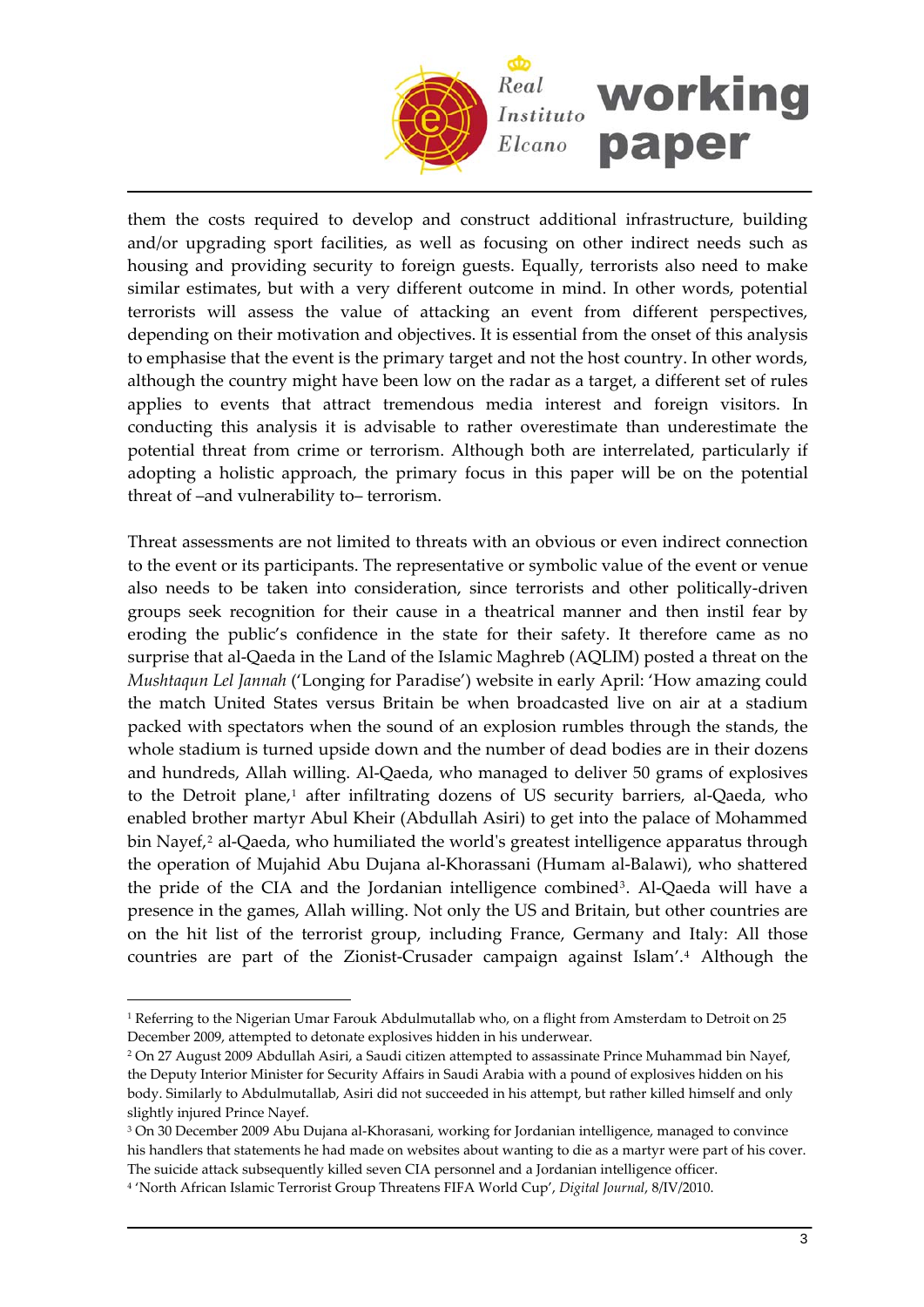

seriousness of this threat is being contested by South African officials, the reality remains that any group and individual with an 'issue' will be tempted to capitalise on the stage set by hosting an international event of this magnitude.

This Working Paper will provide a brief vulnerability assessment in an attempt to identify possible threats, specifically terrorism ones, based on their feasibility and on indicators of potential exploitation such as: lax immigration and security laws; corruption levels; long porous borders associated with insufficient border control units or instruments; and advanced infrastructure without effective security measures. These threats are further categorised by the potential likelihood that they will be exploited, thereby providing an informed assessment based on detecting, monitoring and predicting potential threats.

## **Assessing the Threat and Vulnerability of Terrorism**

Analysing the risks, vulnerability and threats confronting South Africa in preparation of the FIFA World Cup, we consider both domestic and transnational terrorism. Especially when hosting an international event, no host country can isolate itself from international developments and the consequences of globalisation and the Internet. Only a limited number of domestic conflicts remain truly domestic. In one example, although the Tamil Tigers (LTTE) concentrate most of their attacks in Sri Lanka and India, expatriate communities sympathetic to the Tamil cause have so far been involved in providing financial support to the LTTE. Until recently these communities were left 'in peace' – although monitored– to continue with their activities till the Sri Lankan government began to increase the pressure on host governments to crack down especially on the financing of terrorism. South Africa, for instance, also hosts Tamil communities in certain areas of the country, and although these communities limit their activities in South Africa to legitimate dissent, the possibility of launching attacks at the FIFA World Cup (as with other international events) cannot be excluded. It will therefore be essential to include in this analysis immigrant political and ethnic communities within the country that are in conflict or strife with either their respective governments or with other groups. It should be borne in mind that although no conflict might have manifested itself in South Africa, the FIFA World Cup is an international event that will most probably include representatives from the opposing party in the conflict, not to mention the value of media coverage that can be used to gain recognition or enhance the conflict's profile. The fact no extremist or radical group has never made its views known to the public or expressed opinions in its host country about existing feuds in its country of origin does not mean that they do not exist. In other words, the lack of previous activities should not be the benchmark for assessment.

In a more recent example, in preparation for the 2008 Olympic Games, China listed a number of security challenges, ranging from pro‐Tibetan groups to the East Turkestan Islamic Movement (ETIM), a separatist group particularly active in the western Xinjian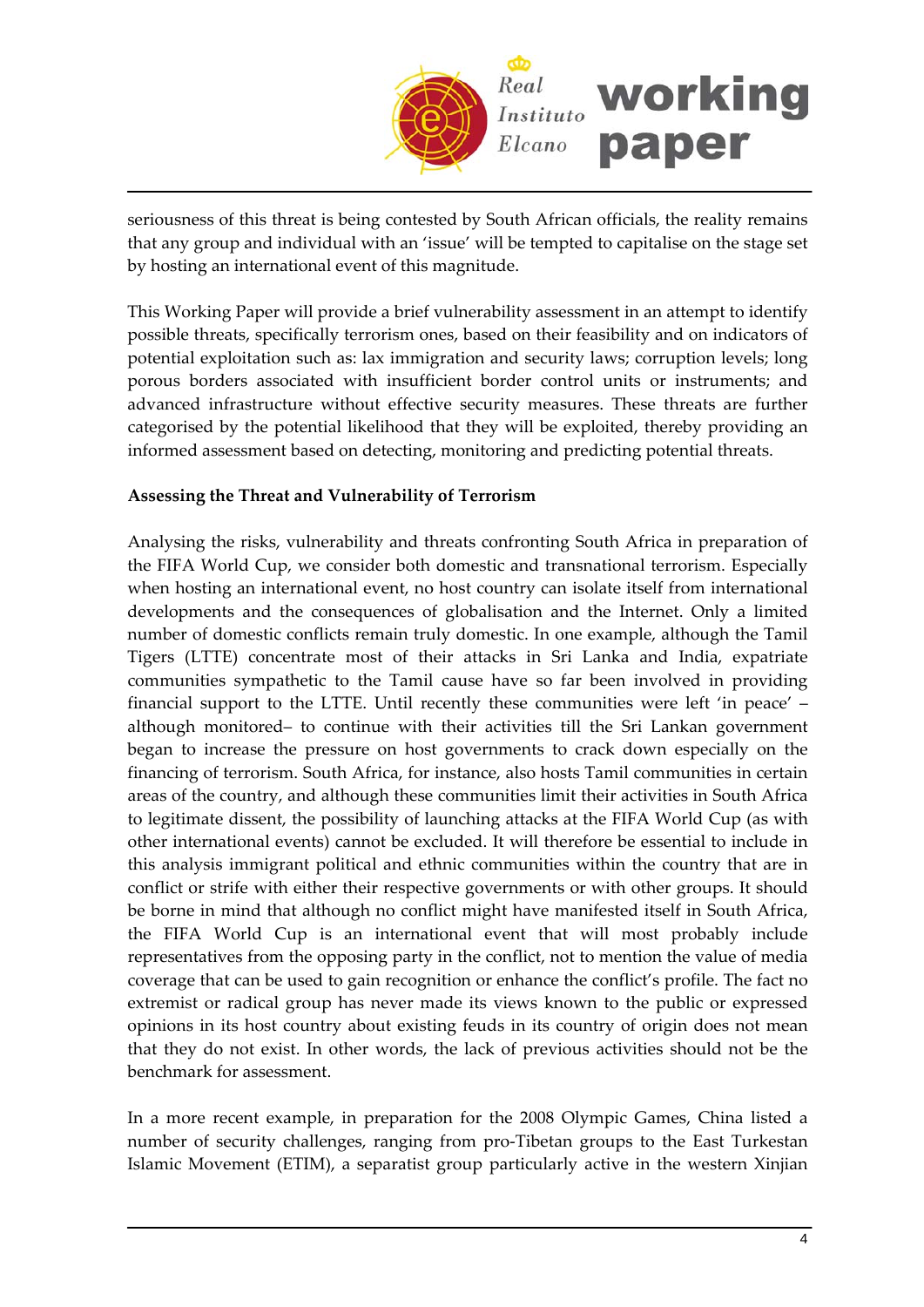

region. In the build up to the opening of the Games, the Turkestan Islamic Party (TIP) – linked to the East Turkestan Islamic Movement (ETIM)– claimed responsibility for the following attacks:[5](#page-4-0)

- 5 May: a Shanghai bus bombing that killed three.
- 17 May: another Shanghai attack along with an attack on the police in Wenzhou in which an explosives‐laden tractor was used.
- 17 May: the bombing of a Guangzhou plastic factory.
- 21 July: the detonation of explosive devices on two public buses in Kunming, the capital of Yunnan province, that resulted in two people dead and 14 injured.
- August 2008: two Islamic militants rammed a truck into a group of Chinese guards and lobbed grenades, killing at least 16, in the north‐western Xinjiang province.

The threat from domestic terrorist groups with transnational links was placed higher on the list of potential dangers than one from outside the country. Even considering the links between the ETIM, the Islamic Movement of East Turkestan (IMET) and the Islamic Movement for Uzbekistan (IMU) with al‐Qaeda, an important lesson can be taken from this analysis: transnational terrorists will strive to align themselves to domestic actors that know the territory, instead of using foreign operatives that will definitely attract unnecessary attention in a controlled society.

Similarly, those conducting an analysis should not limit their assessment of potential groups posing a threat to the countries involved in the event, since any terrorist group and/or individuals hoping to draw attention to their cause can target it (irrespective of the target country participating in the event). During the 2010 African Cup, the Front for the Liberation of the Enclave of Cabinda (FLEC) targeted the Togo national team and achieved its objective of drawing attention to its 'forgotten' cause, while having nothing specific against Togo itself. In other words, the 'event' was the target and not the host country. The 1972 Olympic Games attack is another example of exploiting an event to make a statement, while the host country –Germany– was never the intended target. Furthermore, it is unknown to what extent certain terrorist attacks influence subsequent one, as terror groups tend to learn from the example of others. In other words, in South Africa's case, the terrorist threat is not limited to the participating countries: Algeria, Argentina, Australia, Brazil, Cameroon, Chile, Denmark, France, Germany, Ghana, Greece, Honduras, Italy, Ivory Coast, Japan, North Korea, South Korea, Mexico, the Netherlands, New Zealand, Nigeria, Paraguay, Portugal, Serbia, Slovakia, Slovenia, South Africa, Spain, Switzerland, Uruguay, the UK and the US. Attacks might equally be directed at matches that do not involve a 'high value target', such as the US, the UK or other European countries. Considering that security alertness might be greater at matches involving 'high‐value targets' or at larger venues such as Johannesburg, Cape Town, Pretoria and Durban, terrorists might rather consider smaller venues such as Rustenburg,

<span id="page-4-0"></span><sup>5</sup> 'Chinese Islamists Threaten Olympics: US Group', *Agence France Presse*, 7/VIII/2008.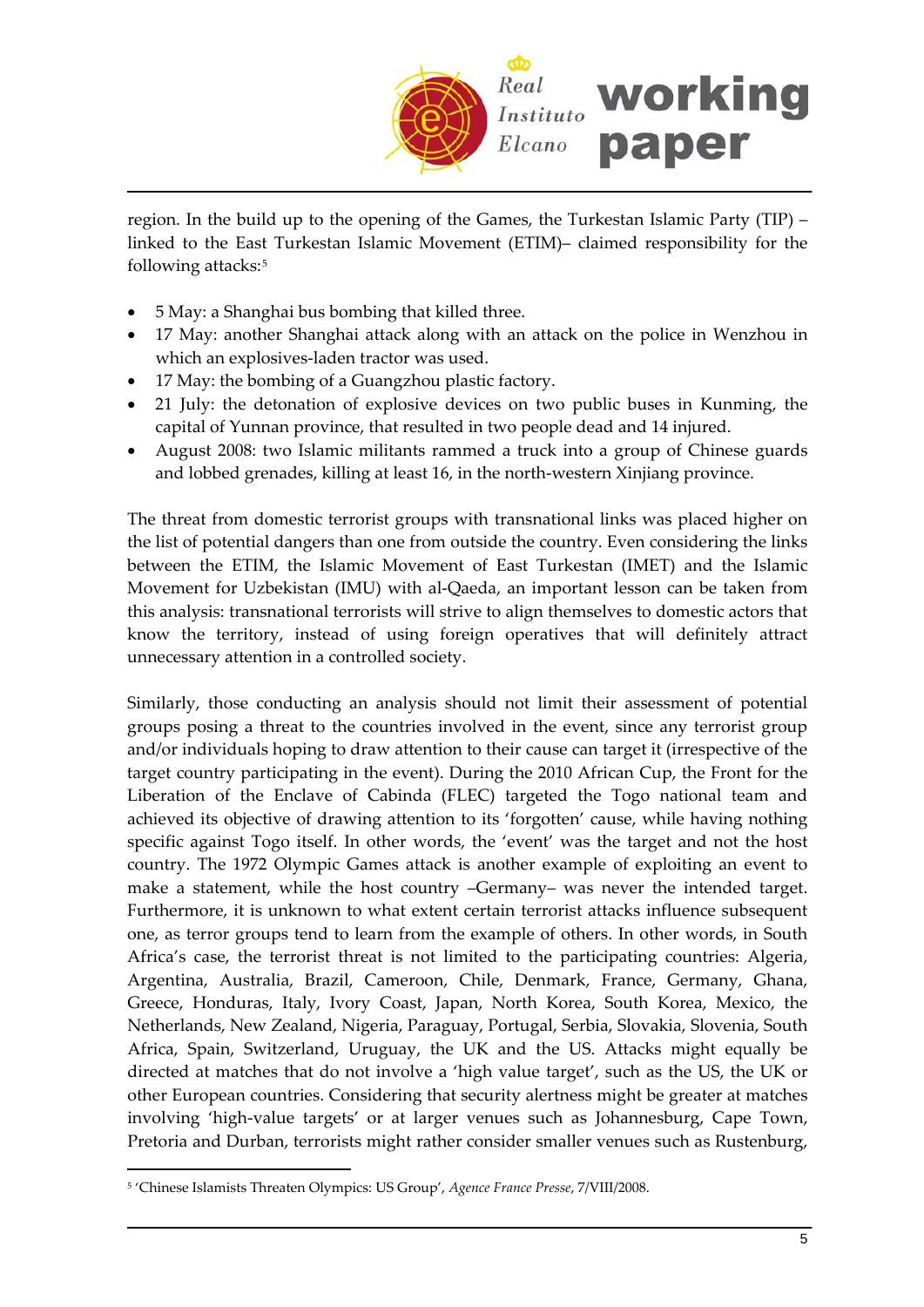

Nelspruit and Polokwane (not that security will be absent at these locations). Nevertheless, the symbolic value of targeting a 'high‐grade target' at a high‐level security venue cannot be underestimated.

#### *Domestic Terrorism*

Although active or dormant domestic terror organisations might have previously exclusively focused their attention on domestic targets, prior experience indicates that they might capitalise on the international attention that they will most certainly get, in an attempt to gain recognition for their grievances. It will therefore not be advisable to assume that since domestic organisations have been reluctant to launch attacks against international targets in the past they will necessarily refrain from targeting the World Cup. As mentioned earlier, the bigger the attraction, particularly in terms of media attention, the greater the possibility that even small groups might see the potential in placing a particular issue and/or grievance on the proverbial front page.

For example, on 27 July 1996, Eric Robert Rudolph detonated an explosive device at the Centennial Park where the 1996 Olympic Games in Atlanta were held. The attack was followed by bombings directed at abortion clinics in Sandy Springs and Birmingham and at the Otherside Lounge, a gay/lesbian bar before. Categorised as a right‐wing extremist who lived near the Georgia border in North Carolina, Rudolph's primary motivation was to fight against abortion and homosexuality. In targeting the Olympic Games, Rudolph's goal was to force the cancellation of the Games or, at the very least, create such a state of insecurity that the streets around the venues would empty of people. According to Rudolph himself: 'The purpose of the attack was to confound, anger and embarrass the Washington government in the eyes of the world for its abominable sanctioning of abortion on demand'. His original plan was to knock out the power grid surrounding Atlanta and, in effect, pull the plug on the Games. When he was unable to acquire the high explosives necessary to achieve this objective, he resorted to his backup plan and built five low‐tech timed devices, propelled by smokeless gunpowder and full of masonry nails. It is important to note that he primarily targeted law enforcement personnel through the use of secondary devices and the warning given through a 911 call in the case of the Olympic bombing. According to Rudolph: 'The location and time of detonation was to be given, and the intent was to thereby clear each of the areas, leaving only uniformed arms‐carrying government personnel exposed to potential injury… I knew the weapons used [highly uncontrollable timed explosives] and the choice of tactics [placing them in areas frequented by large numbers of civilians] could potentially lead to a disaster'. On the day of the attack, Rudolph placed a backpack containing the bomb on the ground under a bench. He set the timer and walked towards a nearby phone booth. He dialled 911 and claimed 'there's a bomb in Centennial Park', when the 911 operator hung up on him. Due to bystanders that heard his second call he did not mention the exact location of the device (underneath a bench near the base of a concert sound tower). Despite this second call, information on the bomb threat never reached the park. A security guard,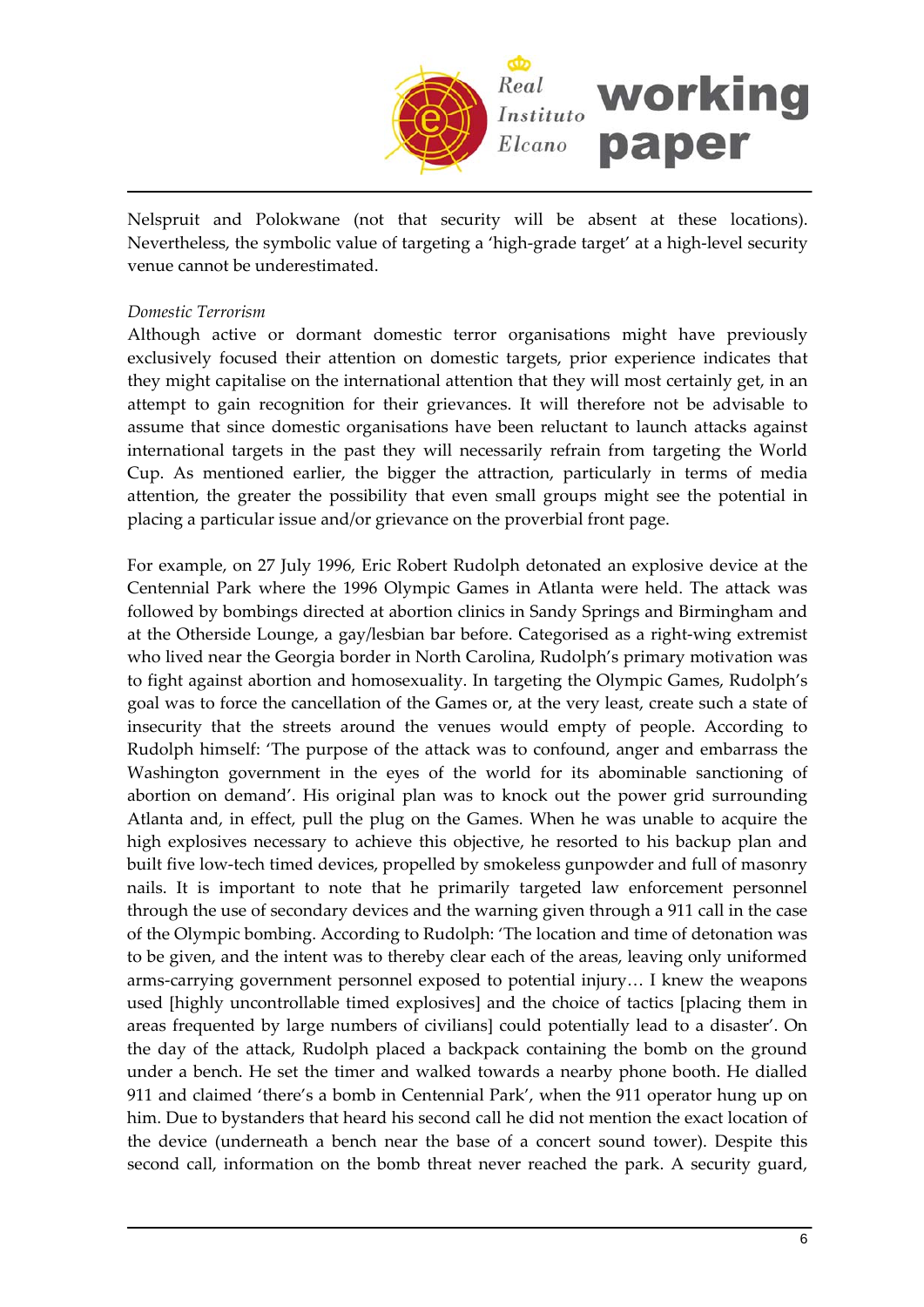

however, spotted the bag and informed his supervisor, who summoned two bomb experts. Notwithstanding attempts to clear the area, the device detonated, killing one person (with a second person dying as a result of a heart attack) and injuring a further 111.[6](#page-6-0)

An important lesson from the Atlanta Olympic bombing is that Eric Robert Rudolph had not committed an earlier act of terrorism that could have drawn attention to his intentions. The threat also came in the form of a lone attacker, commonly referred to as a 'lone wolf', who was operating independently from any identifiable organisation, although the motivation might be similar to that of an identifiable movement –a threat associated with the decentralised nature of terrorism–.

Although now dormant, South Africa has been confronted by periodic incidents of right‐ wing extremism with threats from a vigilante group known as People against Gangsterism and Drugs (PAGAD) subsequently leading to a campaign of urban terrorism in Cape Town until 2000.

As regards right‐wing extremism, the *Boeremag* ('Boer Force') was the last group to have raised concern. Instead of being one identifiable movement associated with specific activities, both legal and illegal, manifestations of right‐wing extremism sporadically come and go and also often involve a core group that plans and executes activities in a clandestine fashion, making it extremely difficult to provide an assessment of structures, reach and operations. Although active before 1994, the white right has since that date been fighting for ethnic survival. While only a few still strive for white supremacy, the majority realise that in essence the fight today is to protect the Afrikaners' cultural identity. A number of smaller groups that act within the boundaries of the law believe that achieving an ethnic Afrikaner state or autonomous region is the only solution. Smaller cells under names such as *Boere Aanvals Troepe*, as well as the *Boeremag*, were implicated in a few attacks and broader plots to overthrow the existing government. Although right‐wing extremism is particularly associated with rural areas, involving former members of South Africa's security apparatus, the trend is changing and now even professionals that formerly kept away from right‐wing politics have become attracted. As in the period before 1994, right‐wing groups predominately use commercial explosives but also target military facilities to gain access to military equipment. The use of explosive devices is directed at broader infrastructures, including bridges, railway lines and dams. Sabotage such as this was a common practice during the Anglo‐Boer Wars and was at that time of strategic importance in cutting supply lines. However, in a modern setting, attacks on infrastructure can only be described as short‐sighted, an indication more of frustration than of any real strategic intention. Targeting taxi ranks, sports events and places of public interest or causing mass casualties associated with targeted assassinations were, of

<span id="page-6-0"></span><sup>6</sup> S. Freeman (2006), 'The Untold Story of Abortion‐clinic Bomber Eric Robert Rudolph?, *Orlando Weekly,* 24/VIII/2006, *<http://www.orlandoweekly.com/util/printready.asp?id=10931>*, accessed 24/VII/2008.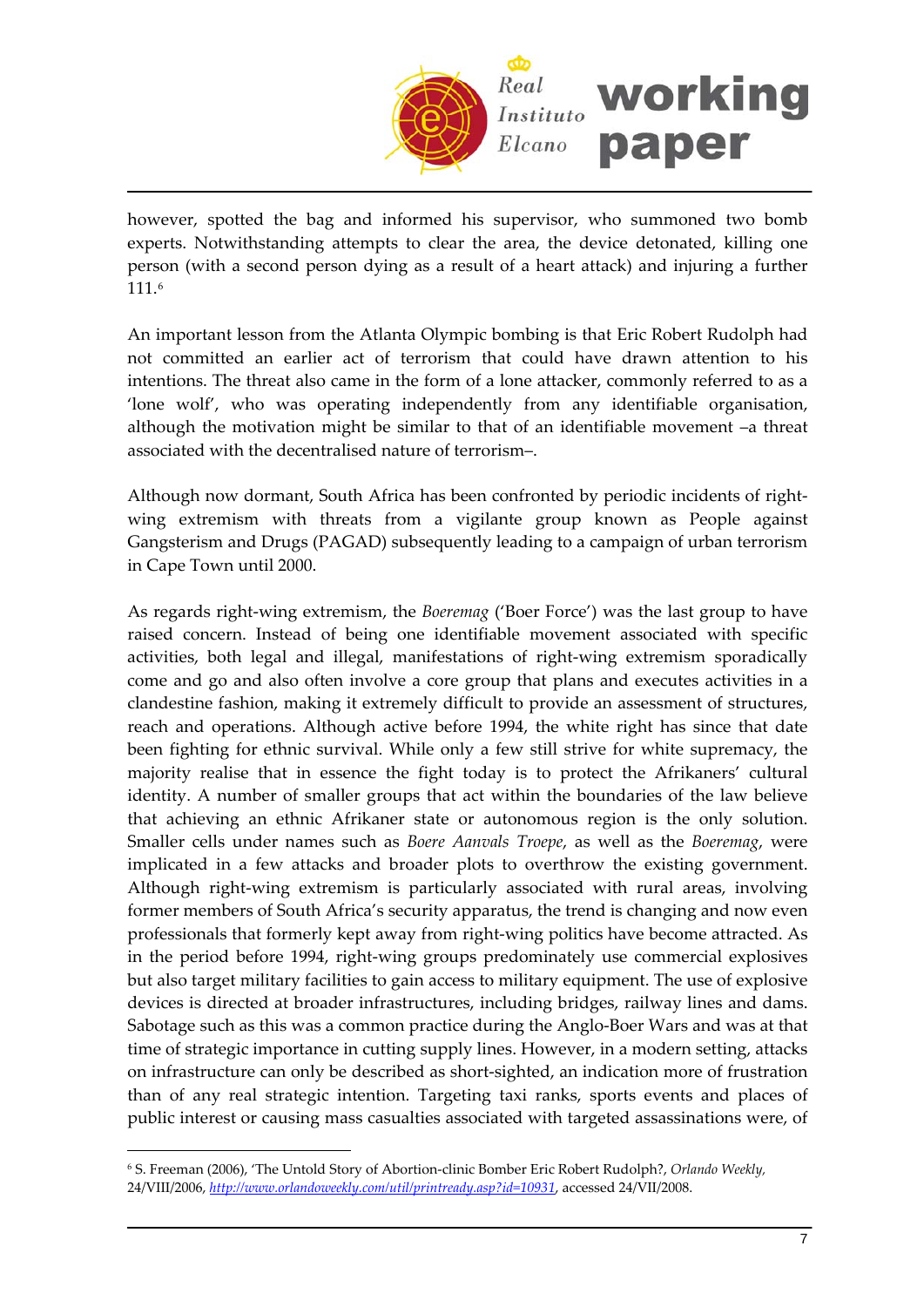

course, more serious. According to information revealed during the *Boeremag* trial, its tactics included the use of explosives and assassinations. Most notably a plot was uncovered in December 2002 in which *Boeremag* member Herman van Rooyen rigged a car bomb with 384 kg of explosives, together with two bags of nuts and bolts for shrapnel. The car bomb was apparently meant for a game between Kaizer Chiefs and Sundowns at Loftus Versfeld in Pretoria.<sup>7</sup> In addition to earlier plans to target soccer games in particular (as they are associated with the black community in South Africa), the *Boeremag* also established relationships with right‐wing groups in the US and Europe, especially Germany, that raised some concern. Whether the *Boeremag* or other right‐wing groups will target the FIFA World Cup, possibly resulting in transnational casualties, is uncertain, although it will most likely take the opportunity to direct international attention towards concerns such as affirmative action, land reform and cultural marginalisation.

People Against Gangsterism and Drugs (PAGAD) and associated organisations have served mainly as a broad anti-crime front. PAGAD's initial attacks were directed against drug dealers and known gangsters. The growing prominence of cell structures as part of the G‐Force (Gun‐Force) as well as an extreme Islamist agenda changed PAGAD from a vigilante/pressure group to a domestic terror group that included in its target selection state structures and representatives, including police stations, outspoken community members and restaurants, particularly those associated with the US or with homosexuality. Under the umbrella of PAGAD, similar structures were formed, each with a different reason for their existence, namely: Muslims Against Global Oppression (MAGO), Muslims Against Illegitimate Leaders (MAIL) and People Against Prostitutes and Sodomites (PAPAS). Each of these structures presented a different aspect of life in the Western Cape that could be used to recruit new members. For example, a small PAGAD ally, Qibla, took part in a march on 7 January 2000 to the Russian Embassy in Cape Town in protest against the killing of Muslims in Chechnya, and its leader Achmat Cassiem handed over a memorandum demanding that Russia end the 'bloodshed' in Grozny.<sup>[8](#page-7-1)</sup> In reaction to the US strikes against Sudan and Afghanistan in retaliation for the bombings in Kenya and Tanzania on 6 August 1998, PAGAD allegedly began to target businesses linked to the US, the best example being the explosion that targeted Planet Hollywood on 25 August 1998. The influence of international politics was confirmed with the bombing of a Jewish Synagogue in Wynberg on 18 December 1998 in reaction to US and British bombing raids over Iraq. During this period numerous protests were held under the banner of MAGO. Earlier in 1999 MAGO's spokesman, Moain Achmad, accused the South African government of being part of a US‐led 'hidden agenda': 'Because it [a multi‐ religious conference and alleged funding for Parliament] comes from the United States, which is controlling the whole world, we know there is a hidden agenda'.<sup>[9](#page-7-2)</sup> In addition to

<span id="page-7-0"></span><sup>7</sup> 'Boeremag Planned to Detonate 384kg Bomb', *Independent Online*, 15/XII/2002.

<span id="page-7-1"></span><sup>8</sup> A. Smith (2000), 'Cape Muslims March on Embassies', *Cape Argus*, 7/I/2000, *[http://www.newsview.php](http://www.newsview.php/)*.

<span id="page-7-2"></span><sup>9</sup> Vaill J 1999. Protest at CT meeting of world religions, *SAPA*, 1 December.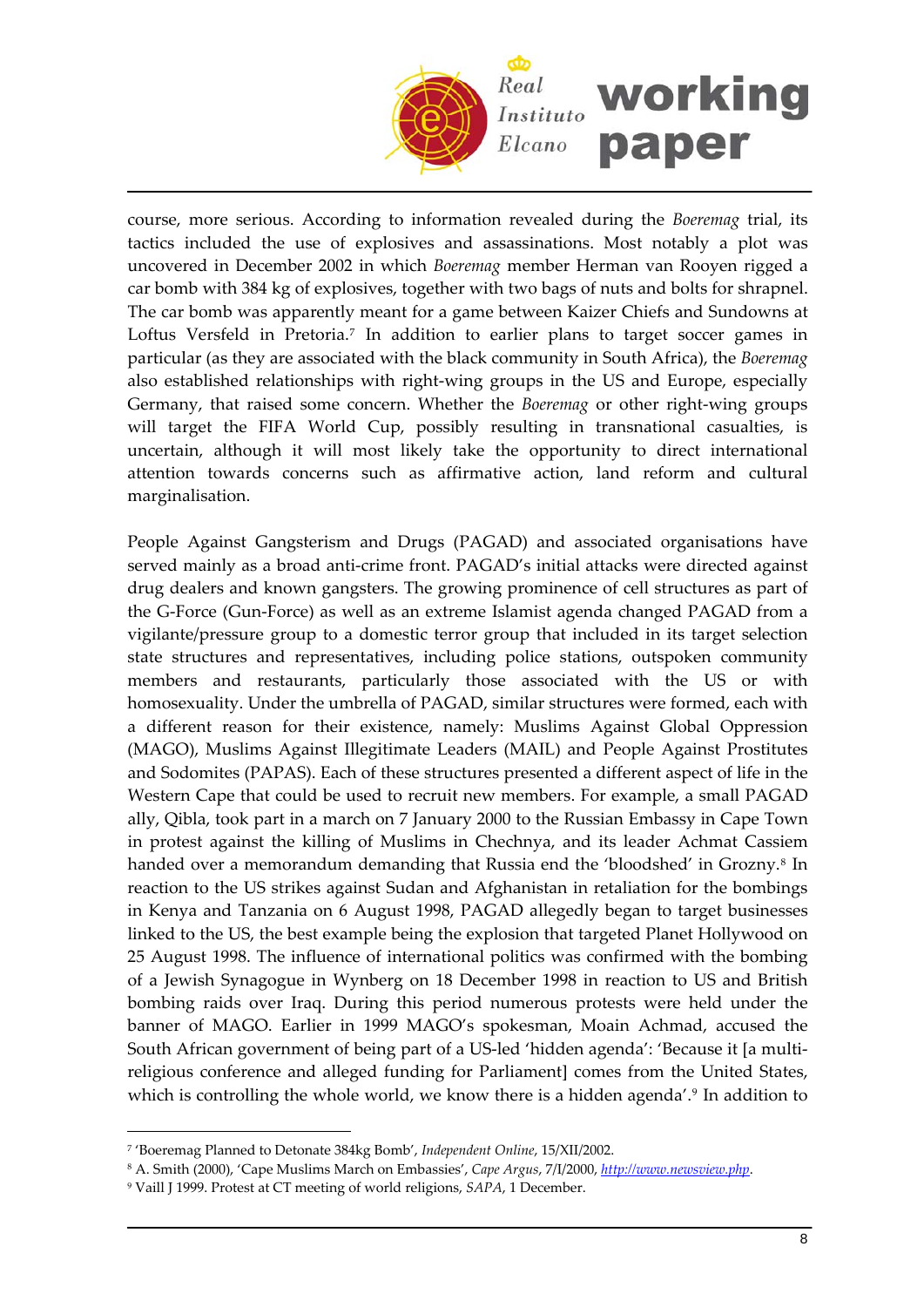

the traditional use of pipe bombs, the later campaign included car bombs, a motorcycle bomb, the use of mobile phones to detonate explosive devices and the use of ammonium nitrate instead of gunpowder. Although the primary culprits were arrested and prosecuted (a few have already been released, most notably Abdussalaam Ebrahim) and the fact that PAGAD's violent activities came to a standstill, this does not imply that its underlying reasons and structure have come to an end since 2000. Western countries, including the US and its allies in Iraq and Afghanistan, will be participating in the FIFA World Cup, providing an opportunity to South African nationals or those who could benefit from a strong anti‐Western sentiment and other elements that led to South Africa being categorized as a haven for transnational terrorism to direct their attacks against representatives of the West.

South Africa is currently confronted by other challenges to which brief reference should be made. For someone not following the news on a daily basis, South Africa could be described as a stable country and a 'success story' after the peaceful transition from Apartheid in 1994. It is only when scratching beneath the surface that an outsider can begin to realise that there is much anger and frustration in the country. Afrikaner fears are again in the spotlight following the statements by Julius Malema, leader of the ANC Youth League, over the last few months and, more particularly, his revival of the anti-Apartheid struggle song 'Kill the Boer, Kill the Farmer'. It might seem insignificant, but 'Boer' refers to white Afrikaner and with over 3,000 white farmers having been killed in attacks since 1994, the murder of Eugene Terre'Blanche, leader of the Afrikaner Resistance Movement (AWB), on 3 April brought the issue to the fore again. Although the AWB is disregarded by many as insignificant and unable to attract broad Afrikaner support, the impact of Terre'Blanche's murder caused a deep resonance. After being hacked to death on his farm, his death has sparked tension between many white Afrikaners (often having no connexion with the AWB) and black South Africans, more specifically the ANC Youth League, COSATU and the Pan‐African Congress (PAC). Tension between black and white had never been so high since before the 1994 elections. The World Cup will thus provide a good opportunity for both sides to capitalise on it, through demonstrations, for instance. Attacks specifically directed against foreigners during the World Cup are, however, unlikely.

Although related to domestic politics, it is to be expected that people might use the platform created by the World Cup to protest against issues such as service delivery, crime and racial tension. Affecting all South Africans is the question of service delivery that recently led to violent protest action against the current government. Frustrated by the current government's inability to honour its election pledges and by rising electricity prices, members of –especially– the black community turned to violence and barricaded roads and attacked buildings and vehicles. Further fuelling the current situation is the perception that employers, such as mining companies, prefer to employ foreigners rather than locals –an urgent danger signal that there will be a return to xenophobic attacks–.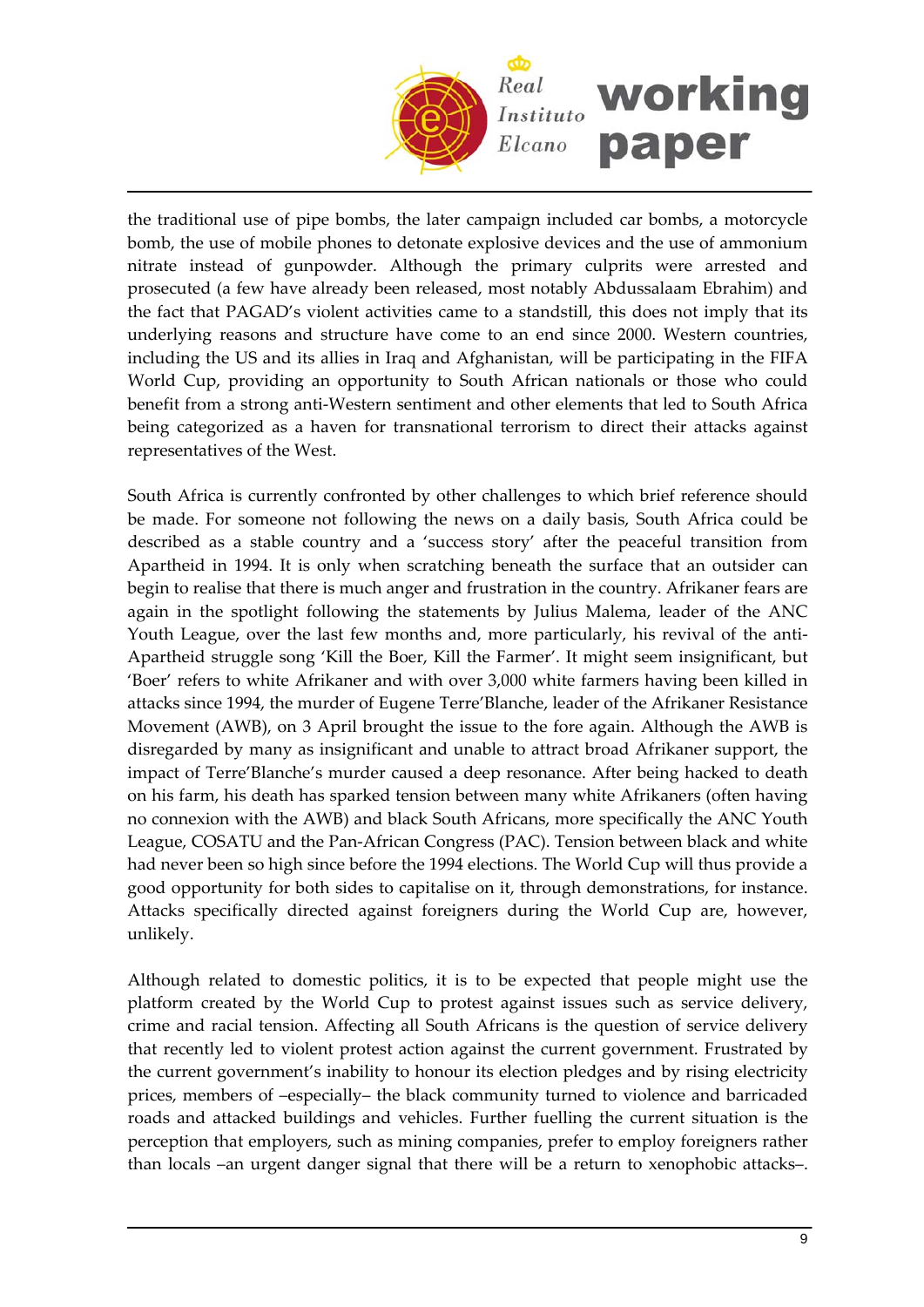

Also, the introduction of the bus‐rapid transit (BRT) system resulted in the taxi industry expressing anger against the government and warned that there might be a reaction, leaving the service users stuck in the middle. The Minister of Sport, Makhenkesi Stofile, only had this to say: 'No right‐thinking South African would even try to disrupt the World Cup. They love this country'.[10](#page-9-0)

## *Transnational Terrorism*

Globalisation, particularly developments in communications (with specific reference to the Internet), the mass media and global travel (including migration and immigration trends) have facilitated the 'transnationalisation' of domestic terrorism. Issues that previously had an exclusively domestic character and focus, today expand well beyond national borders. Terrorists have begun to realise that they can also expand their operations (particularly financing, planning, recruitment and training) to areas that do not attract the attention of security and intelligence agencies, ie, to terrorist havens.

Although South Africa has been fortunate in not having been targeted in an act of transnational terrorism, other countries on the continent (most notably Algeria, Morocco, Somalia and Nigeria) have not been so lucky. In most incidents terrorists have used conventional weapons, such as bombs and small arms, although an alarming trend is the use of coordinated attacks, including secondary strikes targeting first responders. Improvised explosive devices (IED) are still considered the most effective method. Although bombings traditionally attract more attention, the use of firearms should not be disregarded. One only needs to recall the impact of the Mumbai and Lahore attacks in November 2008 and February 2009, respectively, to appreciate the devastating impact of the use of automatic and semi‐automatic fire in a coordinated attack. In Africa the easy accessibility of firearms as a result of still unresolved domestic conflicts definitely heightens the concern. The most important lesson is that terrorists always opt for the most cost-effective and easily available weapons to execute their attacks.

#### *The Threat from Transnational Terrorism in South Africa*

Traditionally, when assessing the threat of transnational terrorism to a particular country a distinction is made between countries categorised as targets or as havens:

Factors such as the following will influence the decision to target a country:

- The availability and protection of selected targets.
- Access to weaponry and/or explosives.

<span id="page-9-0"></span><sup>10</sup> C. Barnes (2010), 'Taxis Assured of Part in World Cup Plan', *Cape Argus*, 22/III/2010.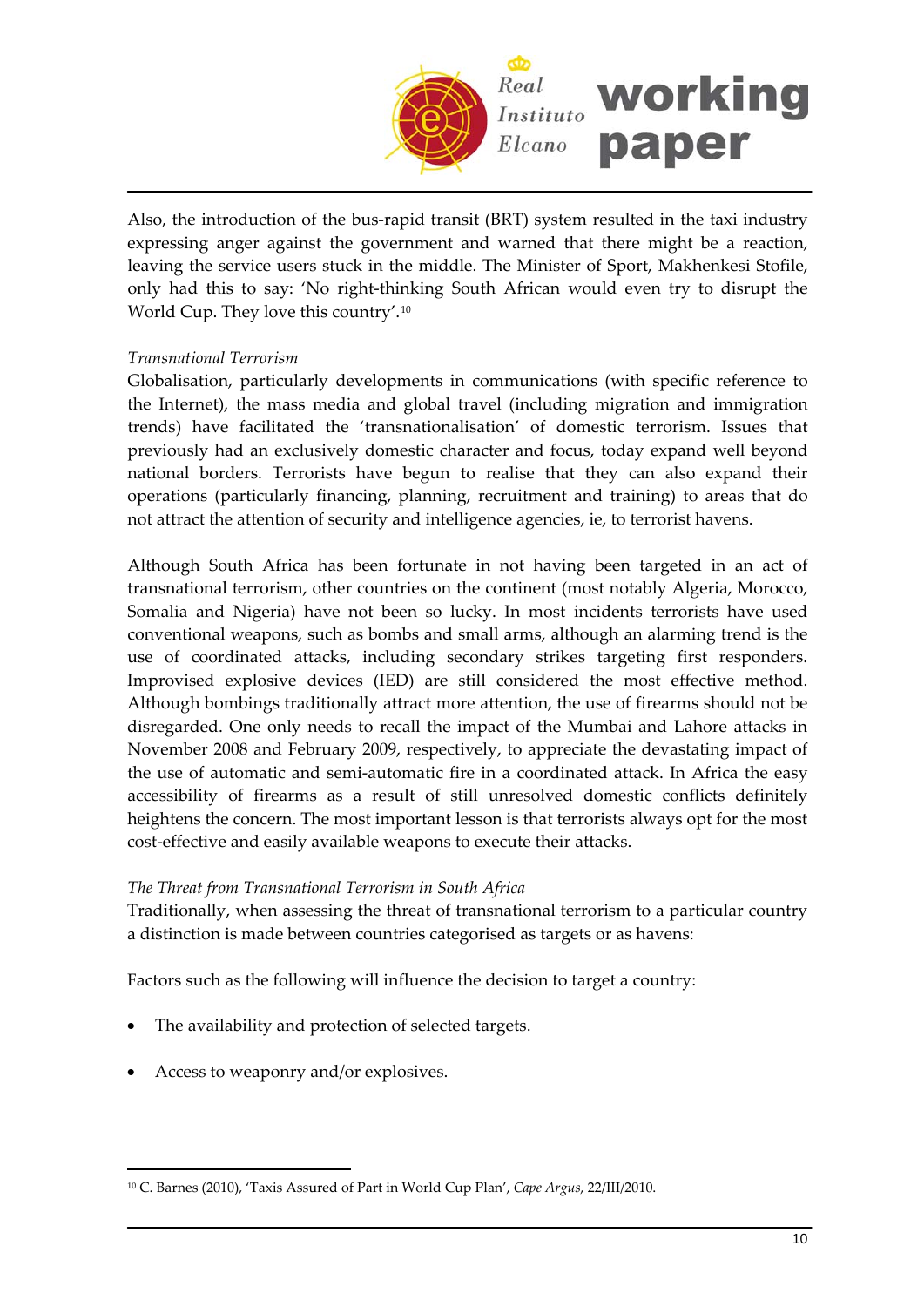

- The safety to operate without being detected (with or without 'support' structures), including the ease with which a country is entered and exited without drawing attention, or if detected, without being importuned. To ensure security a sub‐regional approach should be called for and the following factors considered:
	- (a) Uncontrolled areas.
	- (b) Protection and monitoring of formal and informal points of entry.
	- (c) Corruption and the capacity of the security forces. In the former case, the ability of non‐South African nationals to obtain South African identity documents and passports has led to growing concern within the international community. In contrast to cases of forgery in countries around the world, criminals and potential terrorists can gain access to blank official passports or even manage to get passports issued under fraudulent names. Cases of vulnerability in Home Affairs have led to a number of investigations.
- The ability to blend into the local community through:
	- (a) Marriage with a local national. A worrying development in South Africa –due to the corruption in the Home Affairs department– is the existence of marriages being carried out without the knowledge of the South African citizen concerned.
	- (b) Business: potential terrorists might become involved in providing assistance to poor communities and thereby indirectly 'buy' goodwill and loyalty.
	- (c) Finding pockets of support, particularly amongst immigrant communities (legal or illegal).
- The levels of knowledge and sense of duty and citizenship of ordinary citizens in reporting crime and suspicious activities to the police.
- The sense of kinship that minorities have towards individuals with whom they share a common culture, religion or history. This definitely contributes to the vulnerability and exploitation of foreign residents when recruiting and/or securing assistance in the execution of the attack.
- The levels of actual and potential support can be divided into three broad categories:
	- (a) Support for the ideals of a terrorist organisation. This is often protected under the basic rights of freedom of speech and association (although it is criminalised in a few countries under the prevention of the incitement to terrorism). It is usually manifested in open or covert sympathy for the ideals of a person or group associated with terrorism or through the participation in protest actions. It cannot be considered the same as belonging to a terrorist organization, but it does serve as an indicator of sympathy.
	- (b) Financial assistance, that might be given knowingly or unknowingly. For instance, on 26 January 2007, under Executive Order 13224, the US listed Moulana Farhad Ahmed Dockrat, a Muslim cleric from Pretoria, and his cousin, Dr Junaid Ismail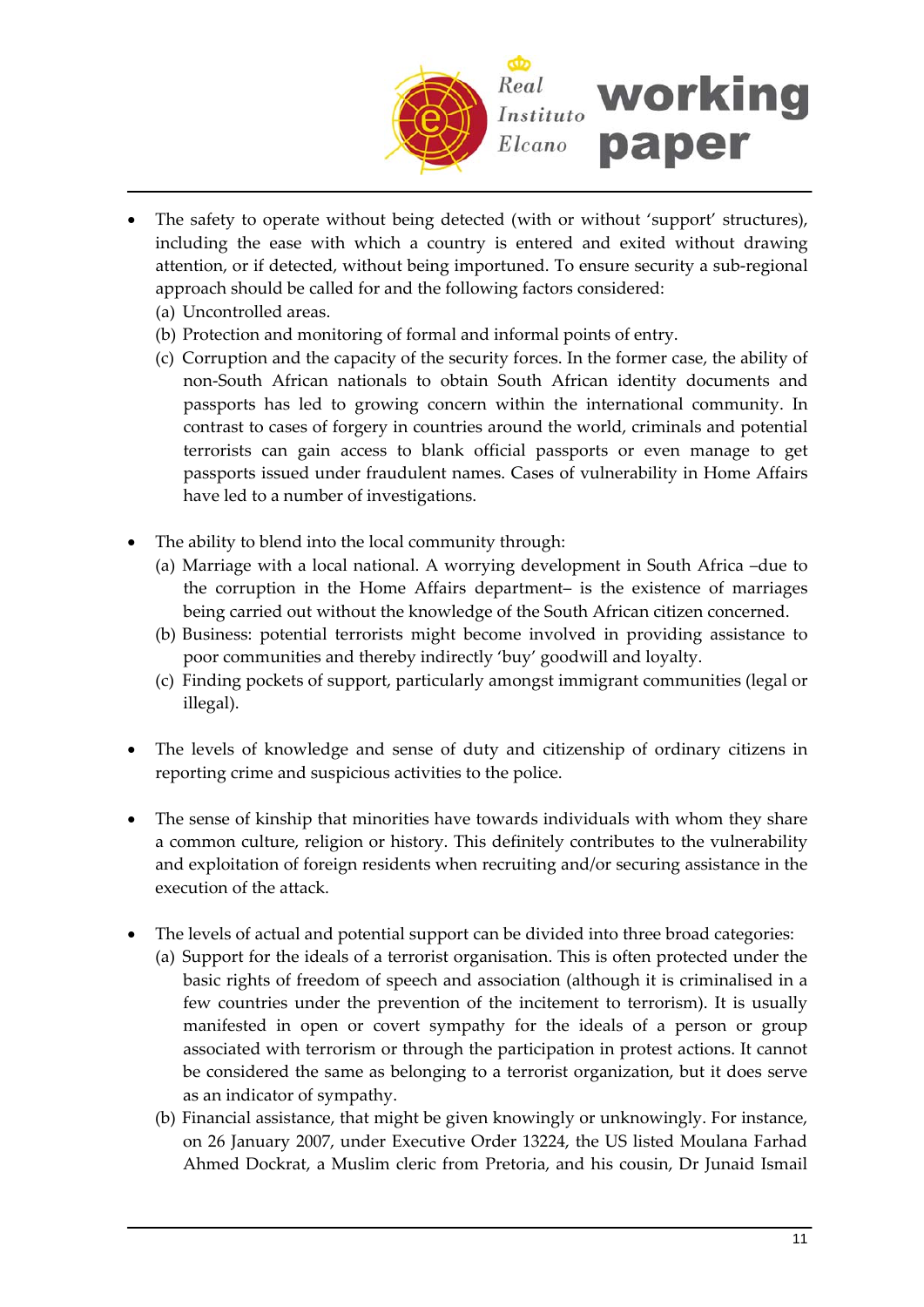

Dockrat, a dentist from Mayfair, and although no legal action was brought against either of them, the case raised substantial media attention. However, this was not the first listing in which South Africa was implicated: on 29 May 2003, the Al‐Aqsa ASBL (better known as the Al‐Aqsa Foundation) was listed by the US Federal Register as a financier of terrorism, based on its alleged association with Hamas.11 With an office in Johannesburg, this international organisation also has offices in the Netherlands, Denmark, Belgium, Sweden, Pakistan and Yemen. According to the US State Department, Moulana Farhad Dockrat allegedly gave around R400,000 in 2001 to the Taliban ambassador to Pakistan, to be forwarded to the Al‐ Akhtar Trust headquarters in Pakistan, which had been identified as a fundraiser for al‐Qaeda in Afghanistan. The Al‐Akhtar Trust had been identified by the US as a Special Designated Global Terrorist in terms of Executive Order 13224 as early as 14 October 2003. According to news reports, Dr Dockrat was identified as an al‐ Qaeda 'financier, recruiter and facilitator'. Dr Dockrat allegedly recruited South Africans and coordinated their journeys to Pakistan to train with al‐Qaeda, during which time he was in contact with Hamza Rabi'a. The latter was an Egyptian national described as a high‐level al‐Qaeda operations chief who was killed in Pakistan on 1 December 2005.<sup>12</sup> The US also accused Dr Dockrat of raising R120,000 that Rabi'a received in March or April 2004.13 With reference to the allegation that Dr Dockrat recruited and facilitated the transfer of South African nationals to receive training in Pakistan, his name came up in another case: Dr Firoz Ganchi and Zubair Ismail (who had been tutored by Moulana Farhad Ahmed Dockrat) were arrested after a long shoot‐out with Pakistani forces along with Ahmed Khalfan Ghailani, (an alleged al‐Qaeda member) and another 11 suspects (including a Sudanese national and an Uzbek woman –possibly Ghailani's wife–) in a safe‐house in Gujrat, Pakistan, on 25 July 2004. Gujrat is situated close to the border with Kashmir. Ghailani, a Tanzanian national in US custody, was allegedly involved in the 1998 Nairobi and Dar es‐Salaam Embassy bombings. Speculation after the announcement that the two South African nationals had been arrested in the company of a known al‐Qaeda operative and the allegation that plans were uncovered to attack places of interest in South Africa caused outrage in the South African Muslim community. Although the South African mission only got access to Dr Firoz Ganchi and Zubair Ismail on 4 October, the South African government maintained that the two were innocent.14 The two South Africans, however, explained that they had been hiking in Pakistan, an explanation not generally accepted by analysts considering the

<sup>11</sup> US Department of the Treasury, 'Treasury Designates Al‐Aqsa International Foundation as Financier of Terror Charity Linked to Funding of the Hamas Terrorist Organization', 29/V/2003, *<http://www.treas.gov/press/releases/js439.htm>*.

<sup>12</sup> *Global Security,* Abu Hamza Rabi'a, *[http://www.globalsecurity.org/security/profiles/abu\\_hamza\\_rabia.htm](http://www.globalsecurity.org/security/profiles/abu_hamza_rabia.htm)*

<sup>13</sup> U.S Department of the Treasury. "Treasury Targets Al Qaida Facilitators in South Africa" 26 January 2007. Available at: *<http://ustreas.gov/press/releases/hp230.htm>*

<sup>&</sup>lt;sup>14</sup> SAPA (South African Press Association) 2004. Consular access to SA men in Pakistan, 6 October.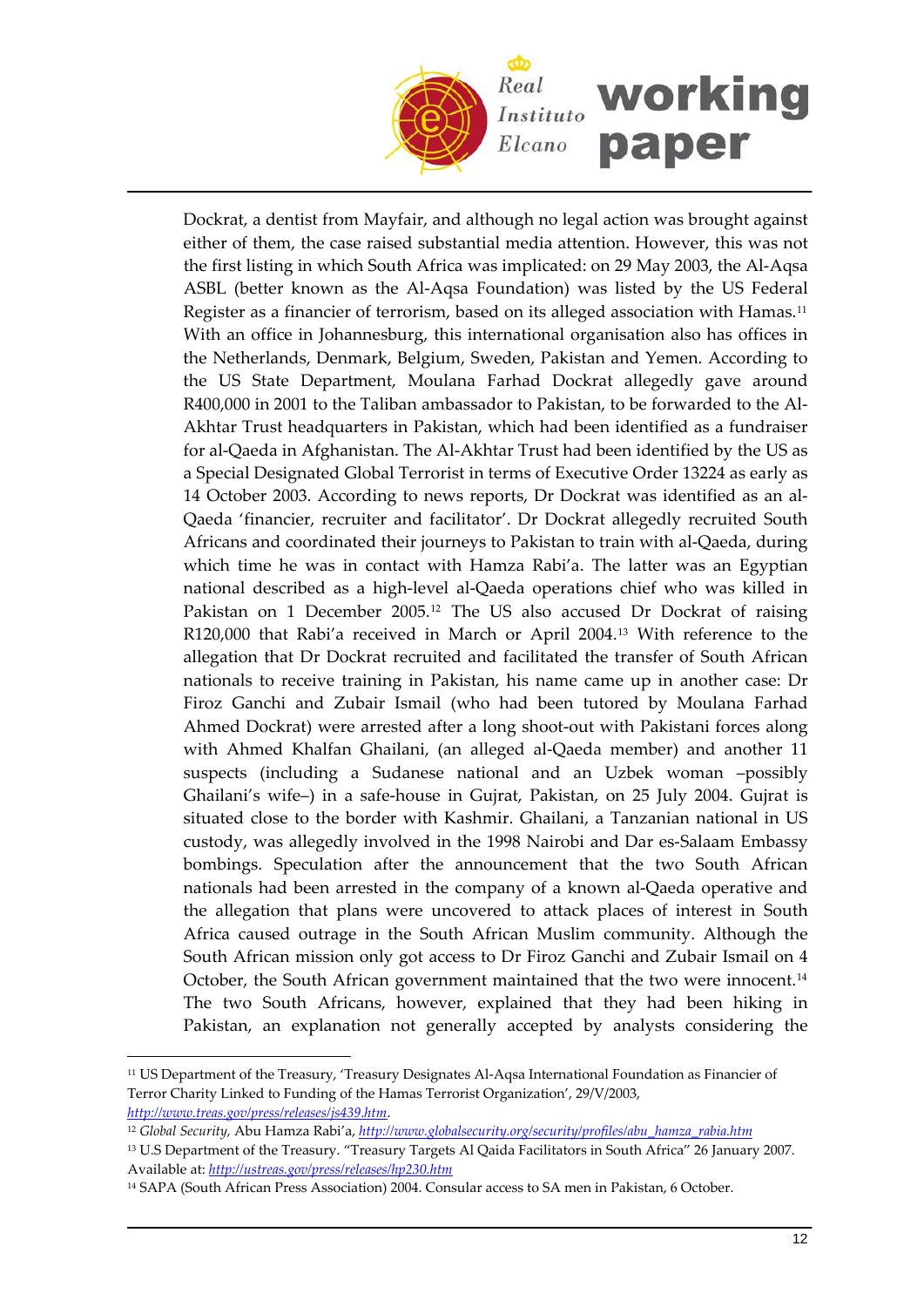

conditions in Pakistan and the company they kept (Ghailani).15 The Pakistani Foreign Secretary Riaz Khokhar, when confronted with the explanation that Dr Firoz Ganchi and Zubair Ismail were tourists, explained: 'Please try to understand that these two gentlemen were picked up from a small town where tourists normally don't go. There is hardly anything of touristic interest. And they were... in the company of a man who has been sought after by virtually the entire West... so clearly they were not keeping very good company'. While acknowledging the fact that being arrested in the company of Ghailani does not necessarily constitute a crime, he continued: '… you don't end up in a place like Gujrat in a safe house... with one of the most wanted terrorists in the world'.<sup>16</sup> According to a memo that accompanied Dr Firoz Ganchi and Zubair Ismail when they were deported back to South Africa, the two suspects (after being held by the Pakistani authorities for five months) were allegedly on an al-Qaeda training mission to Pakistan.<sup>17</sup>

- (c) Presumed innocent until proved guilty is an important element in South Africa's legal tradition, yet at face value the perception was created that South Africa is politically reluctant to acknowledge or act on the suspicion that South African nationals might be involved in or indirectly support suspicious activities. While supporting and protecting citizens against wrongful persecution, a perception was created that South Africa is a haven for terrorists. Although South Africa might on a political level argue that it does not support the US‐led war on terrorism and that it honours principles associated with a liberal democracy, being considered 'soft' on counter‐terrorism could give rise to challenges similar to those Europe was confronted with before and after 9/11. While being warned by Middle Eastern and North African countries that had experienced extremism and terrorism in the 1990s, European countries labelled North African nations such as Algeria, Tunisia and Egypt as undemocratic. Regardless of their gross human rights violations and their lack of political reform, by giving political asylum to 'terrorists' European countries became more vulnerable to extremism and terrorism. Essentially, terrorists exploit the various advantages presented by different political systems and countries throughout the world. Terrorists are driven by interest, not loyalty.
- Direct involvement is knowingly associating through direct participation in the execution of a terrorist act.

As regards countries used as safe havens, individuals or groups might decide not to carry out terrorist acts in a particular country, based on the realisation that an attack might draw 'unwanted' interest from its government and security forces in the activities of a group and its support networks. Although the status quo might be maintained for a while, sleeper and support cells can easily be activated.

<sup>15</sup> *BBC Monitoring Africa,* Two South Africans named international terror suspects, 21 January 2007.

<sup>16</sup> All Africa, 2004. SA Men in Gujrat 'No Tourists', 20 August.

<sup>17</sup> Mahlangu, D Piliso, S and Lubisi D 2004. South Africans were on al‐Qaeda mission. *All Africa.* 20 December.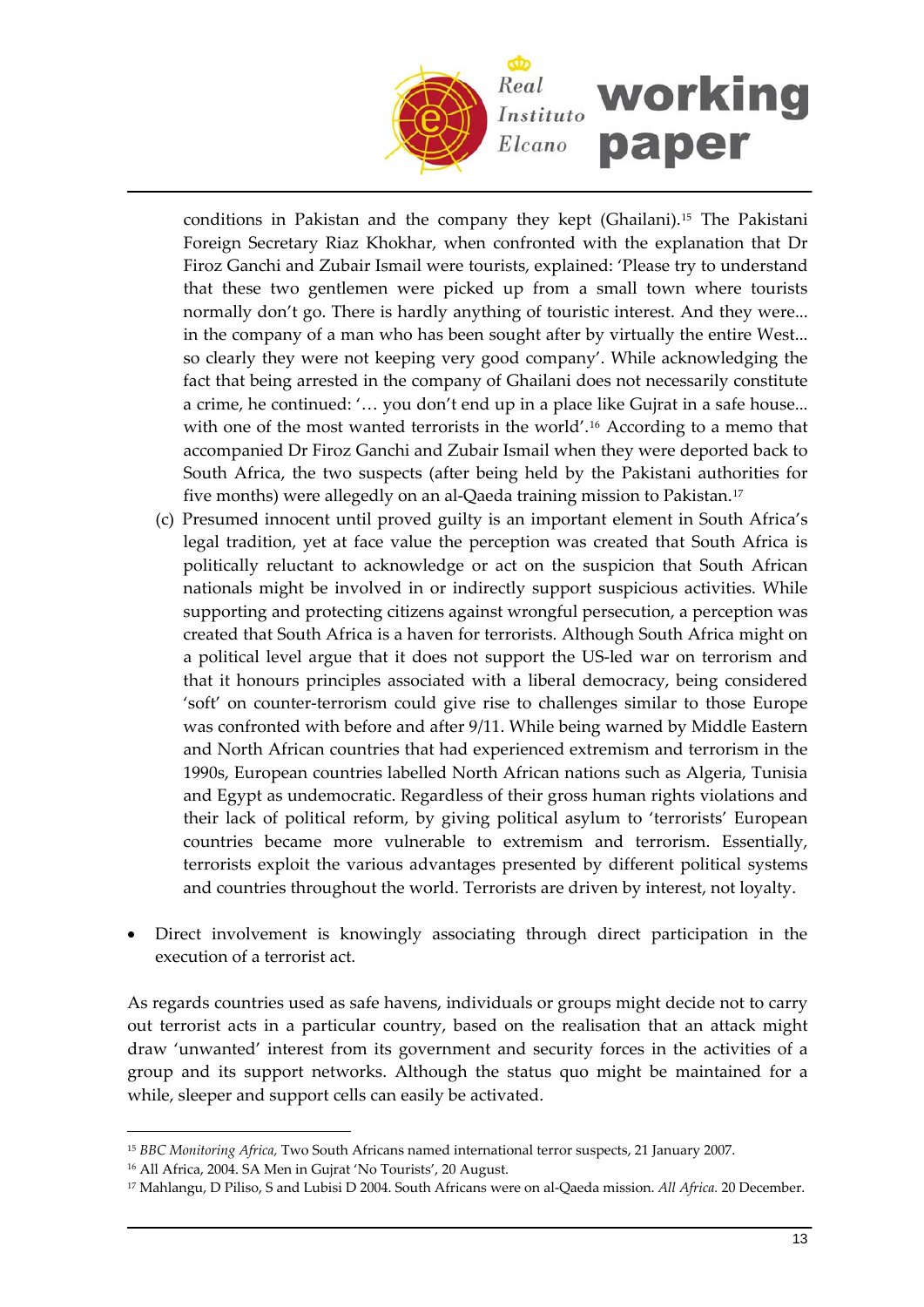

In addition to cases such as these of foreign nationals trying to establish cells or small networks, there is also the possibility of South African national being committed to a transnational cause and using the opportunity to target an international event.

## *From Haven to Potential Target*

The announcement that South Africa would host the 2010 FIFA World Cup was made on 14 May 2004. As usual, notice was given well in advance to allow the host country to prepare the stadiums and infrastructure in time to host the event. However, at the same time terrorists are given an equal opportunity to plan and 'build' the necessary infrastructure (if it does not already exist in the host country) to execute an attack. Previous major acts of transnational terrorism took years to get in place, without raising the suspicions of intelligence agencies and security forces. For example, al‐Qaeda had operated in Nairobi since at least 1993 and in Mombasa since 1994 while preparing for the 1998 US Embassy bombings in East Africa. Planning before the attack included:[18](#page-13-0)

- The establishment of safe‐houses for its members and others in transit.
- The opening of small businesses and relief organisations to subsidise and act as a cover. For example, in 1993, Khalid al‐Fawwaz, who would later become a spokesman for Osama bin Laden in the UK, started a business in Nairobi called Asma Limited that was later transferred to Abu Ubaidah al‐Banshiri, a military commander. Wadih El-Hage established another business there, Tanzanite King, and a relief organisation, Help Africa People. In August 1994, Mohammed Saddiq Odeh, a Jordanian member of al‐Qaeda who had been trained in the camps in Afghanistan, arrived in Mombasa. During the same year Muhammad Atef, who would later be killed in Afghanistan, visited Odeh in Mombasa and gave him a fibreglass boat to start a wholesale fishing business for al‐Qaeda. Under the arrangement, Odeh could take whatever money he needed to cover his expenses while giving the rest to al‐Qaeda.
- Provide training.

 $\overline{a}$ 

Although the target of the 1998 and Paradise Hotel bombings has nothing to do with hosting a major sports event, a number of important lessons can be drawn from these attacks:

• The cell was able to settle in the country and evade capture. Al‐Qaeda operatives spent six years in East Africa before the attack, so they knew the area and could operate easily.

<span id="page-13-0"></span><sup>18</sup> M. Lacey & B. Weiser (2002), 'After Attack, Kenya Traces Qaeda's Trail in East Africa', *The New York Times*, 1/XII/2002.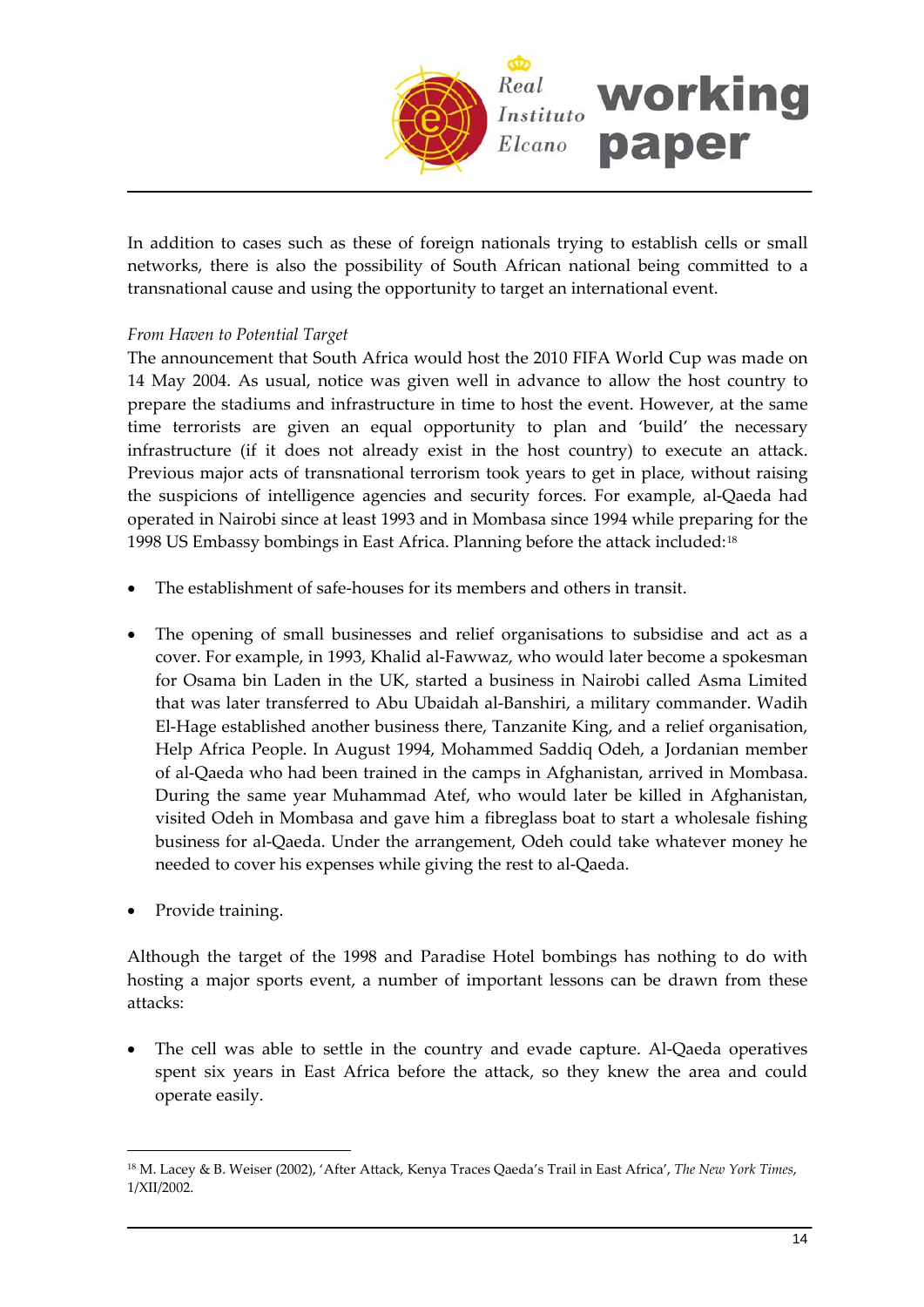

• The men lived among Kenya's Muslim population, married into the local community, set up businesses to act as covers and used locals to help with their new lives. For example, Oded told the FBI that al-Qaeda had friends to assist in business ventures and surveillance.

In planning and executing an attack, terrorists spend a lot of time selecting the target, analysing and assessing opportunities and vulnerabilities, as well as conducting their own research to secure the attack's successful execution. Considering the time frame and activities associated with hosting the event, the threat to the World Cup starts with the building and renovation of sport facilities. On a strategic level, being able to gain access to plans of stadiums and actual access to facilities during the event takes time and careful planning, but contributes to the successful execution of an attack.

Although there are a number of differences between Kenya (and Tanzania) and South Africa in light of the preparations for the FIFA World Cup it should be noted that South Africa was previously mentioned or implicated in a number of attacks and plots, as revealed by the arrest of:

- Khalfan Khamis Mohamed, a Tanzanian national who fled to Cape Town in the aftermath of the 1998 bombings in Kenya and Tanzania.
- Saud Memon, a Pakistani who, according to media reports, was allegedly 'picked up' by US officials in South Africa on 7 March 2003.
- Three suspected al‐Qaeda operatives of Syrian and Jordanian origin in April 2004, as announced by the National Police Commissioner after they had been in South Africa for almost a year.<sup>[19](#page-14-0)</sup>
- Haroon Rashid Aswat, implicated in the 7/7 attacks in London and in setting up an Oregon training camp in 1999. He was arrested in Zambia on 20 July 2005 but prior to his arrest had lived in Johannesburg for five months.
- Rangzieb Ahmed, an al‐Qaeda director of operations, and Habib Ahmed (unrelated to the former), convicted in December 2008 in the UK on terrorism‐ related offences. During court proceedings it became known that they had planned to travel to Dubai from Pakistan via China and South Africa as part of a major terrorist plot. While in Dubai, they heard about the death of Hamza Rabia (already referred to) and decided to return to the UK on separate flights. According to Rangzieb Ahmed's testimony, he and Habib Ahmed were in contact with Mohammed Zillur Rahman who continued on to South Africa. Rahman allegedly made contact with an individual only known as 'Imran' and planned to

<span id="page-14-0"></span><sup>&</sup>lt;sup>19</sup> BBC Newsfile, 'South African Police Say Key Landmarks Targeted by Al-Qa'idah', 4/VIII/2004.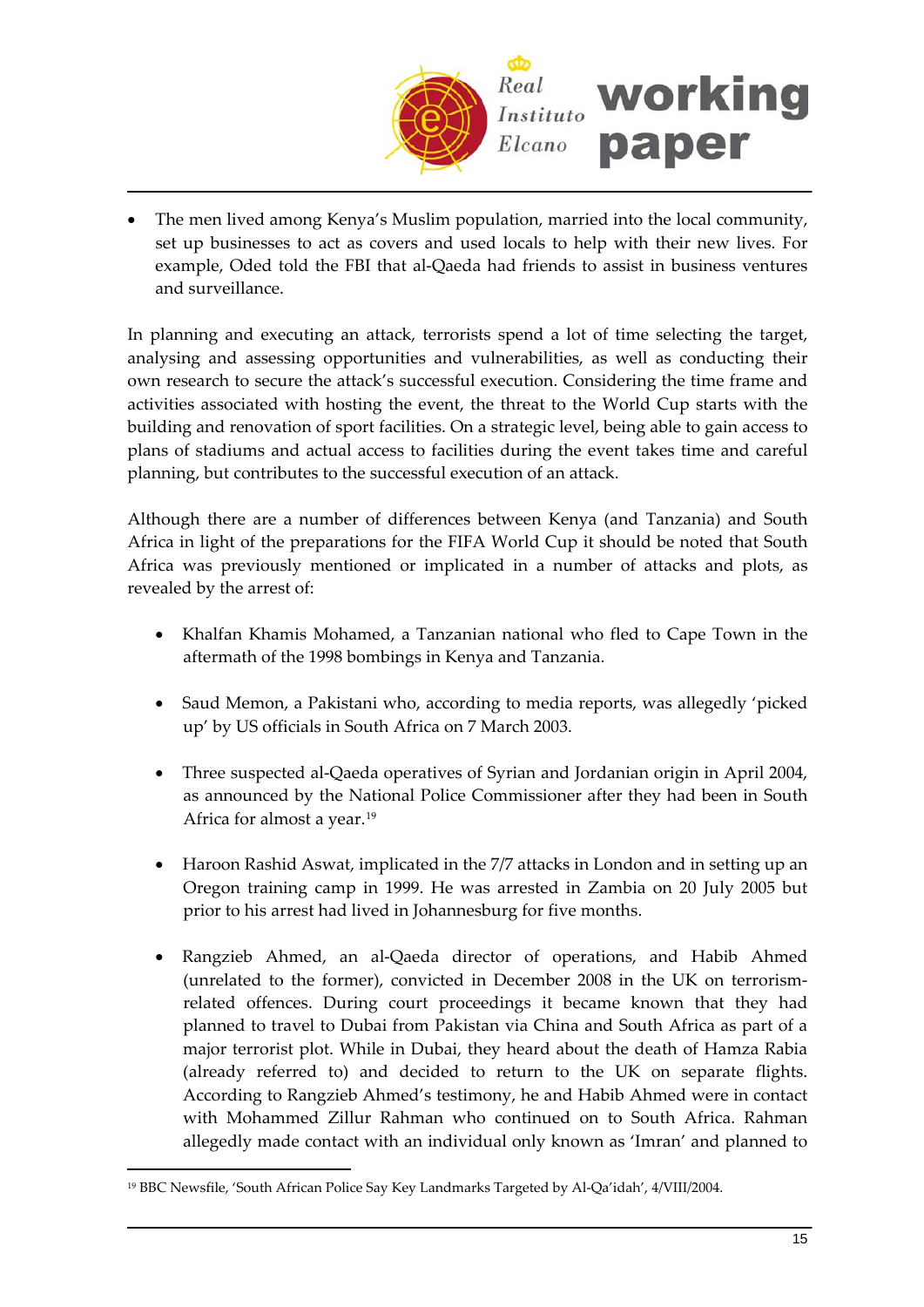

get hold of South African passports and ID to get them (and potentially others) into the US.20

• Mohammed Gulzar, who was one of eight suspects on trial in connection with a plot to blow up planes on flights between the UK, the US and Canada using liquid explosives in 2006. He entered Britain on a flight from South Africa via Mauritius under the name Altaf Ravat on 18 July 2006 after having lived in South Africa for a few years. According to his marriage certificate, Gulzar married Zorra Siddique on 30 June 2006 in Nigel, South Africa. His forged passport also showed a one‐day trip to Swaziland on 13 July 2006.<sup>[21](#page-15-0)</sup> Although Gulzar was identified as an alleged facilitator, he was acquitted of charges of conspiracy to commit murder in September 2008 despite evidence linking him to Rashid Rauf (who fled to Pakistan), Abdullah Ahmed Ali and Assad Ali Sarwar, who were all convicted.<sup>[22](#page-15-1)</sup> With reference to the integrity of South African passports, it is important to note that Rashid Rauf was arrested with a forged South African passport by the Pakistani authorities in August 2006.[23](#page-15-2)

This possibility has raised further concern that sleeper cells are in existence in South Africa. The idea of a sleeper cell is that a person or small group of people are sent to or recruited in a particular country with the intention of being activated at a later stage in time to commit a terrorist act. The success of these operations is determined by the ability of the cell's members to lead 'normal' lives without attracting any attention from intelligence or security personnel and to continue planning an attack maintaining their cover until the attack is executed.

At the same time, central role players can move into the target country to execute the attack over a relatively short period of time before the event is hosted. In this scenario, the terrorist network needs an existing cell that knows the target country. This might also involve local support, given knowingly or unwittingly.

## **Types of Threats and Potential** *Modus Operandi*

The examples mentioned above provide a brief overview of the potential perpetrators: transnational terrorist organisations, small cell structures (including sleeper cells) and

 $\overline{a}$ 

<http://www.cageprisoners.com/downloads/RangziebAhmed.pdf>, accessed 23/III/2010.

<span id="page-15-0"></span><sup>21</sup> I. MacLeod (2008), 'Al‐Qaeda's Central Leadership Active, Experts Say', *The Ottawa Citizen,* 30/IV/2008, [http://www.canada.com/ottawacitizen/news/story.html?id=0ea1ffd3](http://www.canada.com/ottawacitizen/news/story.html?id=0ea1ffd3-cbae-4451-957a-72814eab333e&p=2)‐cbae‐4451‐957a‐72814eab333e&p=2, accessed 23/VI/2008.

<sup>20</sup> 'Testimony of Rangzieb Ahmed'. *Cageprisoners*,

<span id="page-15-1"></span><sup>&</sup>lt;sup>22</sup> S. O'Neill (2008), 'British Terror Cell Plotted to Bring Death to Hundreds with Home-made Liquid Explosives, *The Times*, 9/IX/2008.

<span id="page-15-2"></span><sup>23</sup> R. Jawad (2007), 'Disappeared Pakistani Terror Suspect Held Over London Bombings', *Agence France Presse*, 18/IV/2007.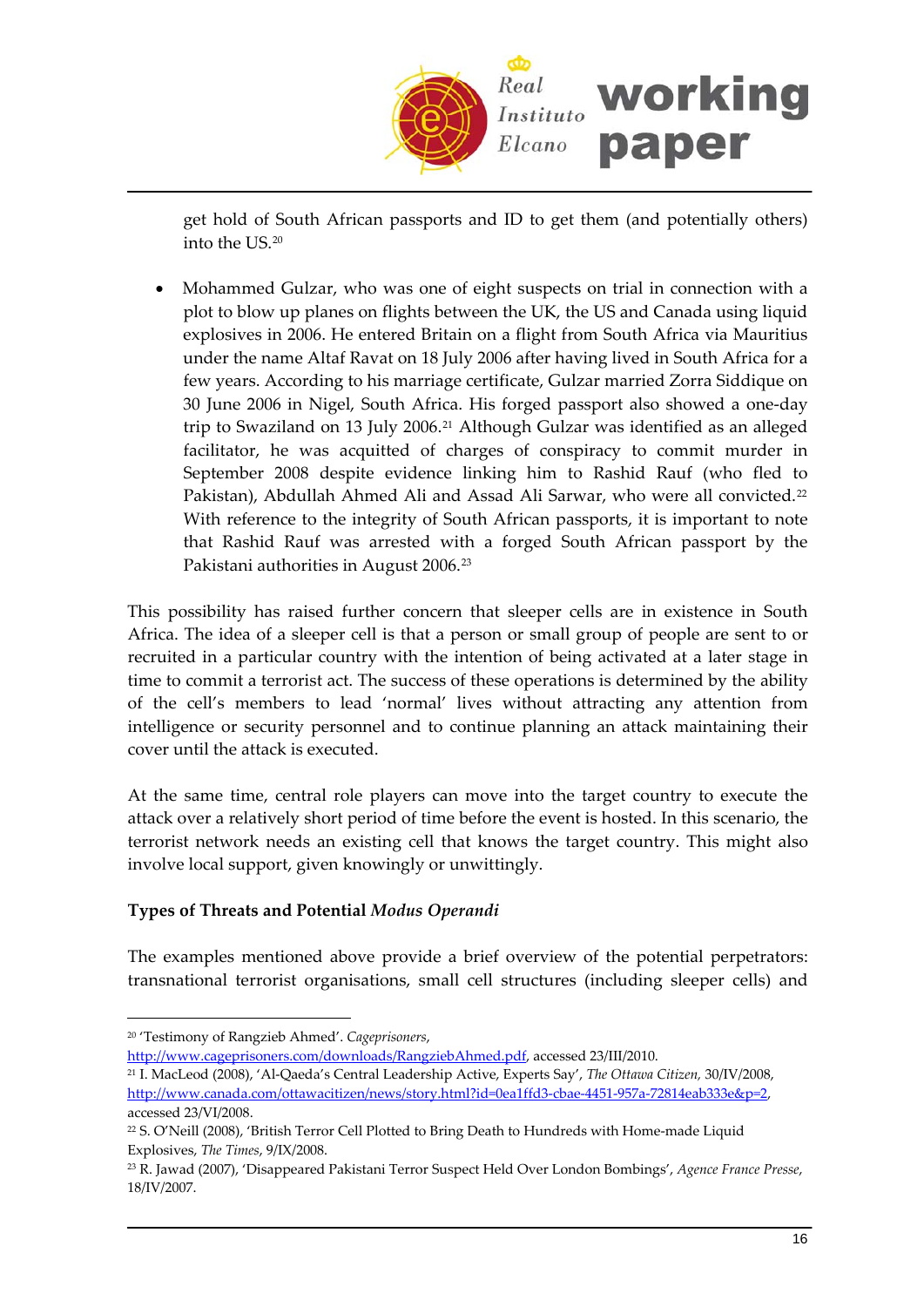

individuals motivated by certain principles or a certain ideology and acting as part of a decentralised network. While not all types of threats and scenarios can be addressed here, a few basic elements should be highlighted:

- The type of attack and weapon used will be determined by the objective and the availability of material. In other words, instead of using a chemical or biological agent (although this cannot be excluded), terrorists will opt for the most accessible and cost‐ effective *modus operandi*.
- Successful terrorists need to have the ability to change or adapt their tactics as required. In countering a potential act of terrorism, the security forces often prepare for the outrageous (which is necessary because terrorists also need to rely on the unexpected for success), while a lesser device or even a simple threat can cause massive damage (eg, causing panic that leads to a crowd stampeding).
- Attacks can come in the form of discriminate or focused attacks on athletes or highranking government officials –including heads of state– or as indiscriminate attacks intended to cause mass casualties and damage.

## *Bomb Threats and Bombings*

Causing panic with a bomb threat might not sound like a 'real' act of terrorism, but the consequences can be disastrous. Preparing for 2010, sufficient planning and counter measures need to be in place to deal with bomb threats, particularly in ensuring that evacuation procedures are in place, in order to minimise panic. Based on their sophistication and objectives, bombing incidents can be categorised as:

- Threats intended to disrupt or distract attention.
- Suspicious packages or devices to attract attention or cause disruption. There is a difference between an actual device being discovered and a false alarm, although the impact and consequences are the same.
- An actual explosion that might aim to cause mass casualties or a small device intended to cause panic.

To counter the threat from hoaxes, they have been made punishable under South Africa's counter-terrorism legislation –better known as the Protection of Constitutional Democracy against Terrorism and Related Activities Act–.

The use of explosives is the most common terrorist tactic because:

• It attracts media attention, particularly if the target is visible and symbolic.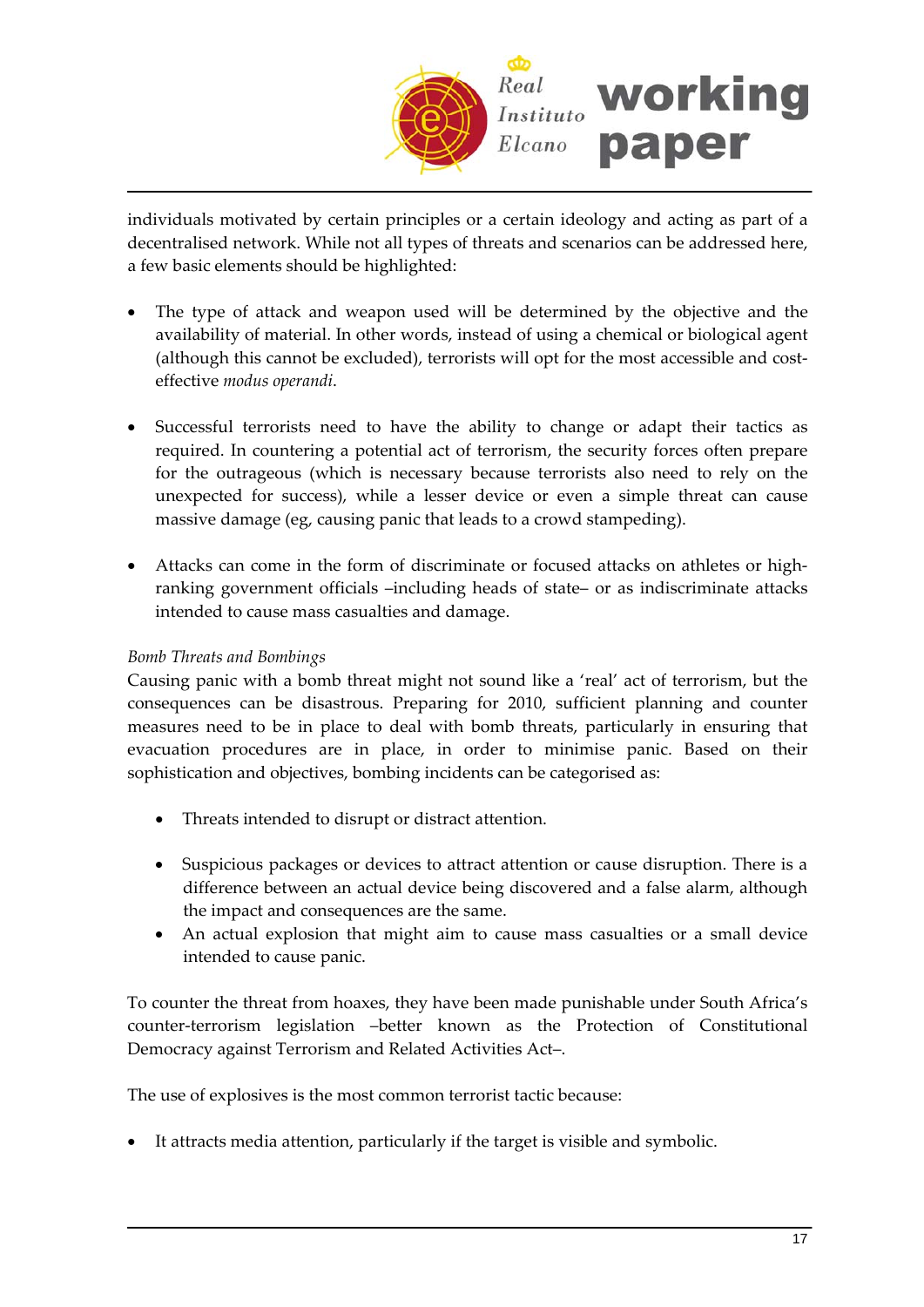

- Explosives are cost effective and more than sufficient to achieve the intended objective.
- Gaining access to explosives and planning and executing an attack does not require the involvement of a large network or cell as in the case of kidnapping or hijacking.
- There is a minimal risk of the bombers being detected and apprehended before the attack, especially if the device is detonated remotely.
- Building a device is inexpensive compared with other methods that require a basic knowledge of chemistry, while bomb recipes can be downloaded from the Internet.
- Explosive materials are easily available and include chemicals, fertilisers and commercial explosives.

Available for predominately commercial and military applications, terrorists commonly use:

- Powder. Virtually any type of explosive can be improvised in powder form and black powder is commonly used in pipe bombs.
- Improvised plastic explosives. Although knowledge is required, a mixture of ground potassium chloride and petroleum jelly can be detonated with a blasting cap.
- Liquids. Improvised liquid explosives are commonly available, and include Peroxidebased explosives such as triacetone triperoxide (TATP, or acetone peroxide), diacetone diperoxide (DADP) and hexamethylene triperoxide diamine (HMTD). TATP was used in the 7/7 London bombings and, unlike nitrogen, is difficult to detect by sniffer dogs and conventional hi-tech methods, as shown by the case of Richard Reid, the 'shoe bomber'. These ingredients are readily available and commonly found in paint thinners and only require the addition of an acid catalyst, such as sulphuric or hydrochloric acid. HMTD is less sensitive than TATP, but still dangerous, while it is more sensitive to impact than TCPT. Although referred to as a liquid, TATP in powder or crystal form is more concentrated, but also more volatile. [24](#page-17-0) The South African authorities can learn from other countries on the need to inform the public, especially storeowners, as to what items should raise suspicion if sold in large quantities. It is unfortunate that not only terrorists experiment with dangerous combinations, but also teenagers and the curious, often with disastrous consequences.

<span id="page-17-0"></span><sup>24</sup> R. Schulte‐Ladbeck, P. Kolla & U. Karst (2003), 'Trace Analysis of Peroxide‐Based Explosives', *Analytical Chemistry*, vol. 75, nr 4, 15/II/2003, p. 731‐732.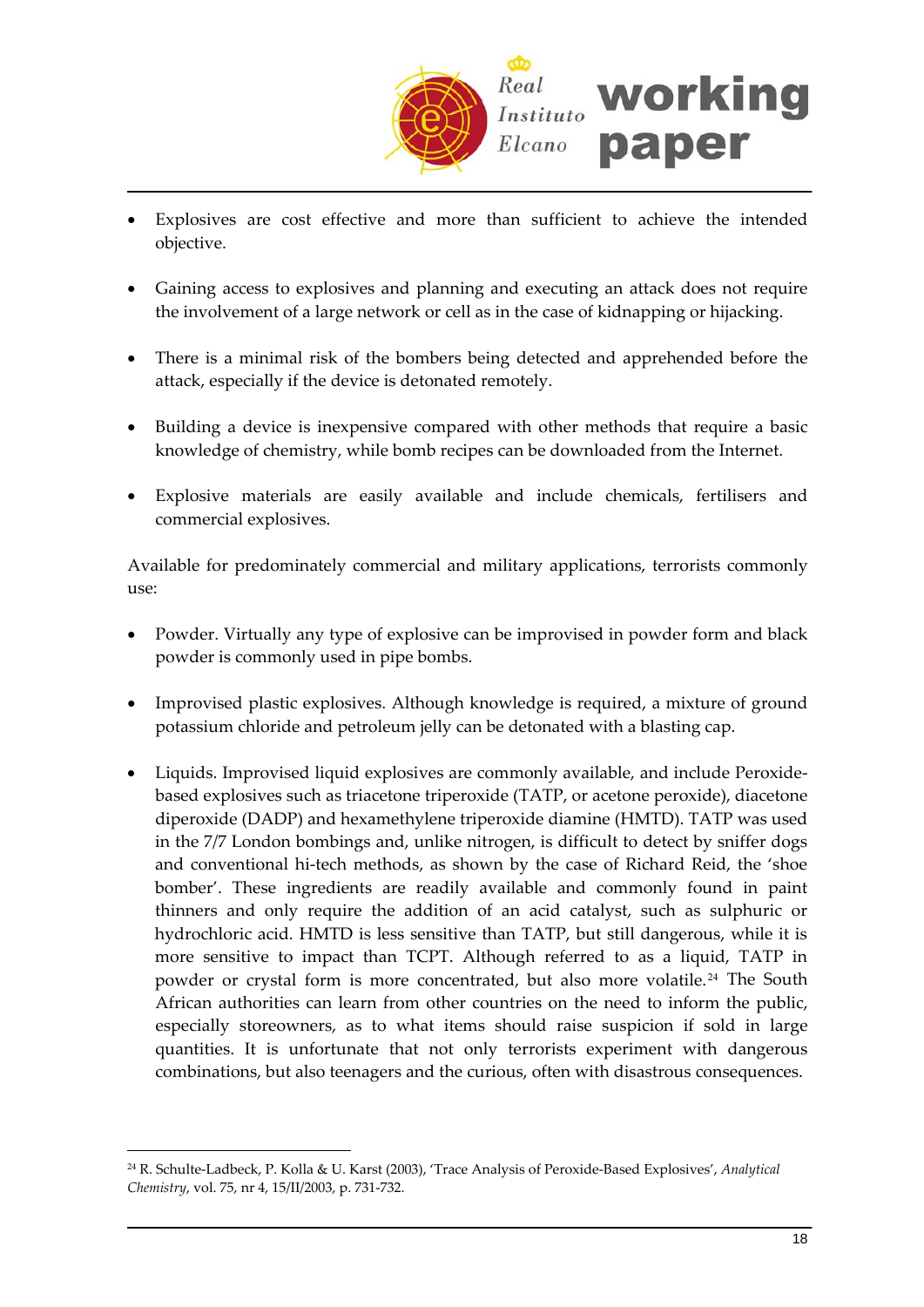

Although terrorists more commonly use improvised explosives, the ability to get hold of military or commercial explosives increases the threat. South Africa has witnessed an alarming increase in ATM bombings in which commercial explosives have been used. To place this threat in context, ATM bombings have increased by 3,000% from 2006 to 2008. Using explosives stolen from mines, an estimated 292 ATMs have been blown up across the country between 1 January 2008 and 12 July 2008.[25](#page-18-0) Despite a notable decrease in the number of incidents in 2009 as a result of the counter measures adopted at mines and police operations, it is still important to factor this trend into the analysis, as there is the possibility of an individual or small group buying commercial explosives from criminals on the black market and using them in a terrorist action. Driven by financial gain, criminals with access to commercial explosives might have no moral objections in selling explosives to those willing to pay. The Madrid train bombings are an example of the link between terrorism and crime. The terrorists had little trouble buying Goma 2 ECO (a nitroglycol‐based explosive –similar to nitroglycerin– manufactured in Spain but also exported) from José Emilio Suárez Trashorras, a miner. Trashorras, a police informant and drug trafficker, had no ideological ties with the bombers.<sup>[26](#page-18-1)</sup> One of his drug distributors and associates was Rafa Zouhier, a Moroccan national who put him in touch with Jamal Ahmidan who wanted to buy a large quantity of dynamite. In February 2004 Trashorras sold 110 kg of commercial explosives to the bombers, who later used them in the attack.<sup>[27](#page-18-2)</sup> An unexploded device provided an insight into the explosives used. After investigations it was revealed that the device contained 10 to 12 kg of Goma 2 ECO explosive connected to a detonator by a 136m cable.[28](#page-18-3) In the aftermath, the Spanish authorities attempted to tighten regulations controlling the storage and sale of explosives. However, the difficulty in maintaining strict control over commercial explosives was made evident in March 2005 when police in Portugal arrested 11 people who had sold more than 750 kg of Goma 2 ECO on the black market.[29](#page-18-4)

To detonate an IED, terrorists can use:

• Electronic or mechanical timers, either fused or triggered with chemicals, including wristwatches, alarm clocks and kitchen timers.

 $\overline{a}$ 

<span id="page-18-3"></span><sup>28</sup> A. Goodman (2004), 'Security High for Spanish Trains', *CNN,* 3/IV/2004, [http://edition.cnn.com/2004/WORLD/europe/04/02/spain.bombings/,](http://edition.cnn.com/2004/WORLD/europe/04/02/spain.bombings/) accessed 24/VII/2008.

<span id="page-18-0"></span><sup>25</sup> 'ATM bombings up 3000%', *News24*, 12/VII/2008,

<span id="page-18-1"></span>[http://www.news24.com/News24/South\\_Africa/News/0,,2](http://www.news24.com/News24/South_Africa/News/0,,2-7-1442_2356341,00.html)‐7‐1442\_2356341,00.html, accessed 13/VII/2008. <sup>26</sup> 'Madrid Bombings: Defendants', *BBC News*, 17/VII/2008, <http://news.bbc.co.uk/2/hi/europe/4899544.stm>, accessed 19/VII/2008.

<span id="page-18-2"></span><sup>&</sup>lt;sup>27</sup> 'Jose Emilio Suarez Trashorras', *Global Jihad*, 14/III/2007, [http://www.globaljihad.net/view\\_page.asp?id=81,](http://www.globaljihad.net/view_page.asp?id=81) accessed 19/VII/2008.

<span id="page-18-4"></span><sup>29</sup> I. Cobain and R. Cowan (2005), 'Clues from Million‐piece Jigsaw Point to Experienced Terrorists', *The Guardian,* 11/VII/2005, <http://www.guardian.co.uk/uk/2005/jul/11/july7.uksecurity3>, accessed on 24/VII/2008.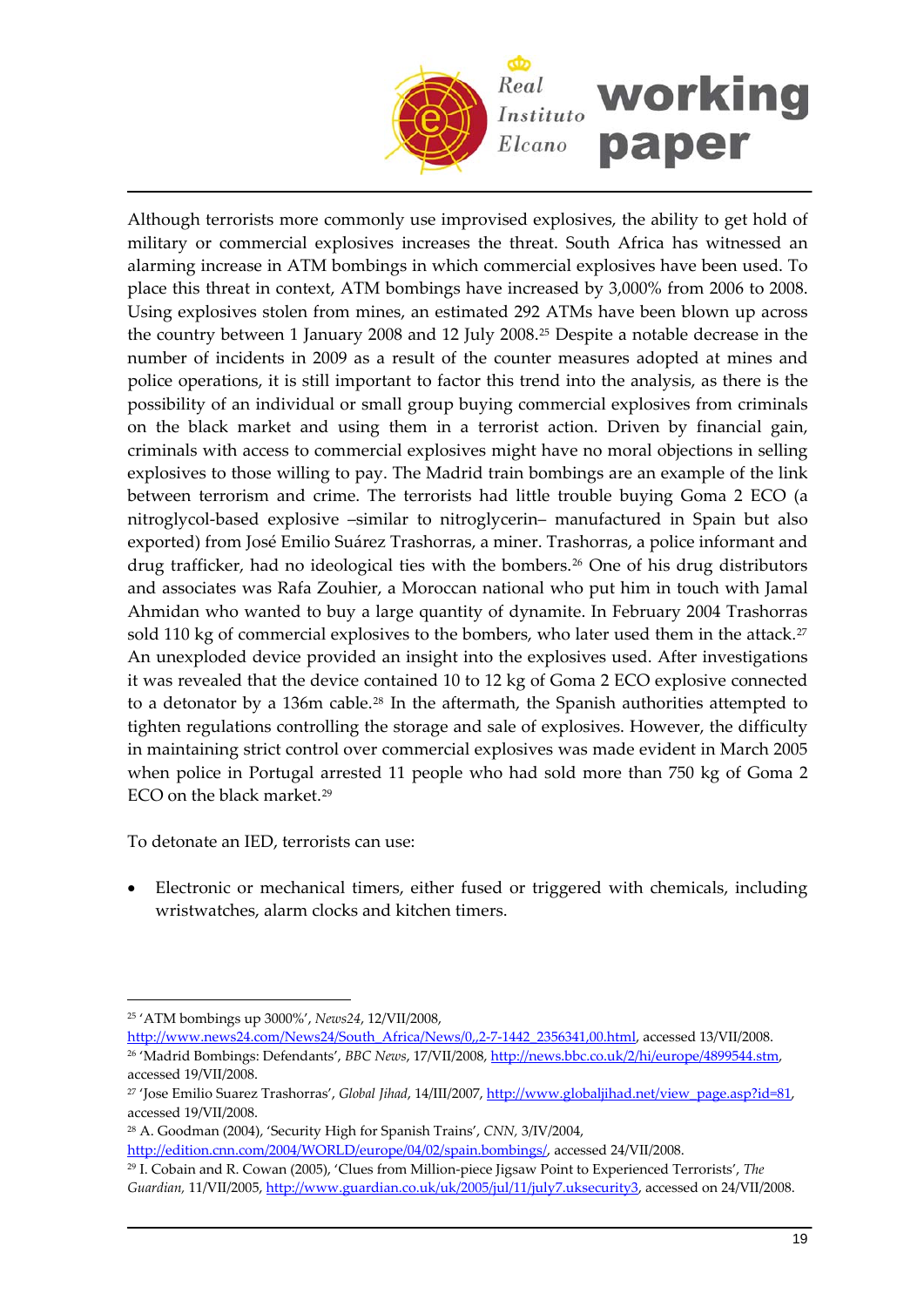

- Action switches, including devices for booby‐traps to detonate when lifted, opened, etc, but also buttons to be pushed by a suicide bomber.
- Electrical or radio signals, eg, an electric door-opener or transmitters and receivers used in remote‐controlled toys and mobile phones.

The following broad categories of bombers can be identified based on their specific role and the organisational structure they belong to:

- Amateurs, including individuals motivated by a vast number of reasons. In addition to Eric Robert Rudolph (discussed above), another example of a loner is Joel Henry Hinrichs III, a 21‐year old mechanical engineering student from the University of Oklahoma in Norman, who detonated an explosive device (that he carried) close to the Oklahoma Memorial Stadium on 1 October 2005. At the time of the explosion around 84,000 spectators were watching a football match between the Oklahoma Sooners and the Kansas State Wildcats.<sup>[30](#page-19-0)</sup> Onlookers stated that he had attempted to gain access to the stadium but was prevented from entering because he refused to allow his backpack to be searched. This suggests two important consideration:
	- (a) Security personnel successfully prevented him from entering the stadium.
	- (b) However, a person carrying an explosive device can enormous damage, even outside a stadium while waiting with other spectators to enter. In other words, it is not necessary to be inside to be a serious security threat.
- 'Professional' terrorists, who are often organised in small cells and are motivated by a political, ideological or religious philosophy or objective.

Placement and delivery systems can include:

- The use of vehicles, as they can carry a greater weight of explosives. The use of public transport (eg, taxis), delivery or emergency vehicles for exterior bombings can be influenced by:
	- (a) The level of access and type of device.

- (b) The wish to cause visible structural damage.
- Explosives carried by the bomber himself. Although the weight of explosive is more limited, it is possible to gain entry to the inside of a building. The bomber can enter a venue or alternatively introduce a device with inside assistance or hide it at the venue and collect it at a later stage. An example of the potential threat of time-delayed devices –although unrelated to a sports event–, in Fremont (USA) Rodney Joel Blach planted two pipe bombs with a timer in September 1997 in a renovated house in Corte

<span id="page-19-0"></span><sup>&</sup>lt;sup>30</sup> 'Crime Scene Overview of the Suicide Bombing in Norman, Oklahoma, 7:30pm, Saturday, October 1, 2005', [http://zombietime.com/oklahoma\\_suicide\\_bombing/](http://zombietime.com/oklahoma_suicide_bombing/), accessed 5/X/2008.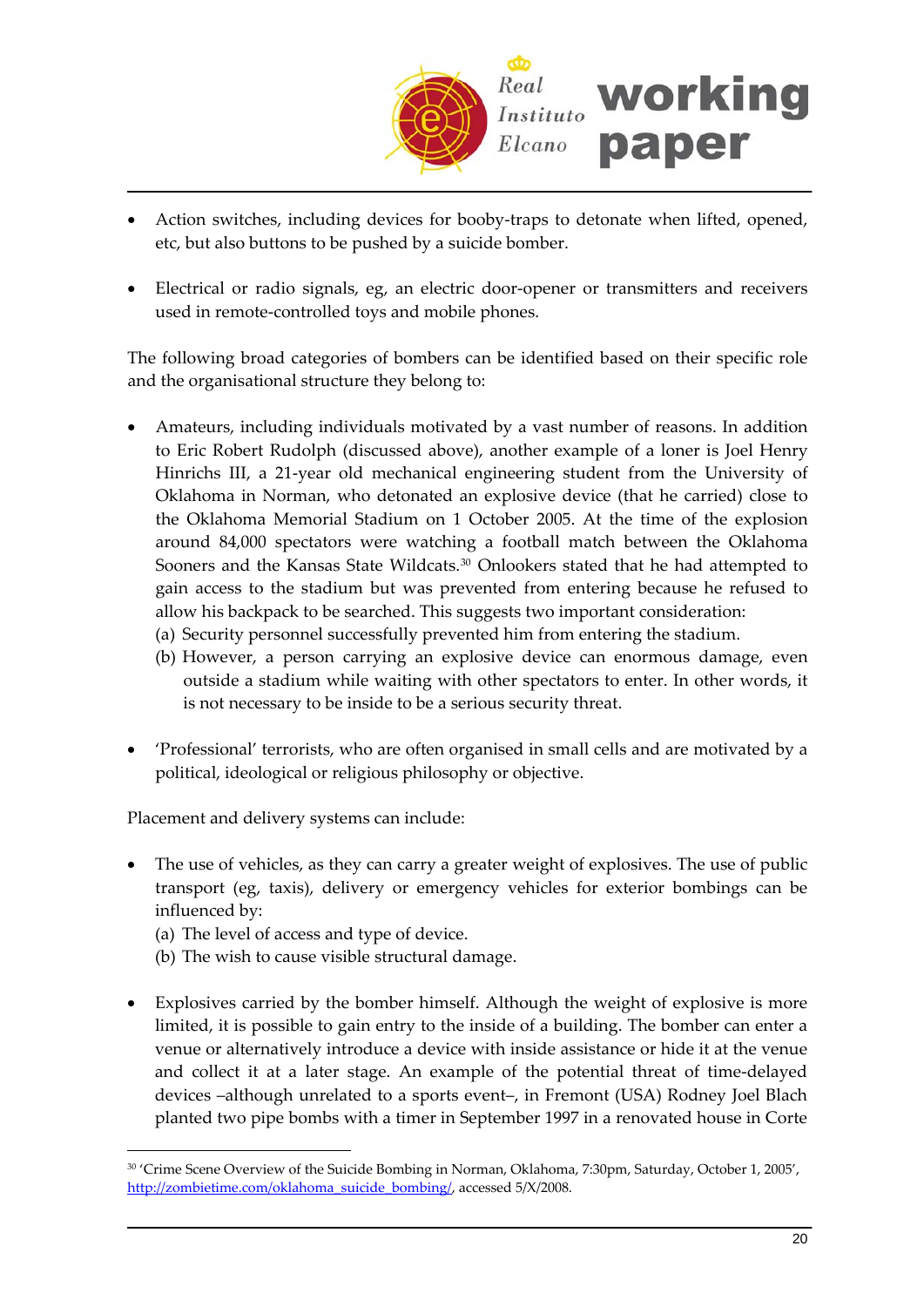

del Sol. Although the intended target was not in the house, the device detonated six months after it was planted, causing massive damage.<sup>31</sup>

Thus, it is necessary for security preparations to begin well before the start of the event. In addition to ensuring that no explosive devices are brought into the venue on the day of the event, further measures must be taken to prevent potential perpetrators from gaining access and:

- Planting a device before the event, using existing items as a disguise (eg, a vending machine).
- Impersonating an employee or, in the case of the World Cup, a steward appointed by FIFA to ensure security inside the stadiums or other personnel such as maintenance operatives, etc. Although security checks can be a deterrent, it should be borne in mind that those involved might not have criminal records or cause any suspicion before the event. Although in-depth security checks are absolutely necessary, they are not 100% effective.

Of course, an extensive security sweep will be conducted before the event, but the resourcefulness of terrorists in the past and the extent of freely‐available information on the Internet on the construction of 'non‐traceable' or difficult‐to‐trace explosives essentially means that if terrorists want to target a particular event, they will find a way to do so, particularly when time is on their side. The only effective counter‐strategy is intelligence and, as previously shown, a great deal of 'luck' on the part of the security forces. Intelligence agency officials will confirm that although specific information can prevent an attack, those gathering and analysing information are confronted with a number of challenges:

- Information seldom provides the following specific information: when and where the attack will take place; who will be responsible; how the attack will be carried out and with what means; and the reason or motivation behind the attack. Information often comes in fragments that often only make sense in retrospect, after the attack.
- The information overload often makes it difficult to differentiate between essential and ancillary data.
- Information is gathered by different individuals within the same organisation working from different offices as well as by different security structures. All organisations face a common challenge: how to share meaningful information within an organisation, as well as between organisations while avoiding the negative impact

<sup>31</sup> H.K. Lee (2001), 'Fremont Bomber Convicted: Ex-technician for Cops Targeted Homes of Top Police Officers', *The San Francisco Chronicle*, 1/VI/2001.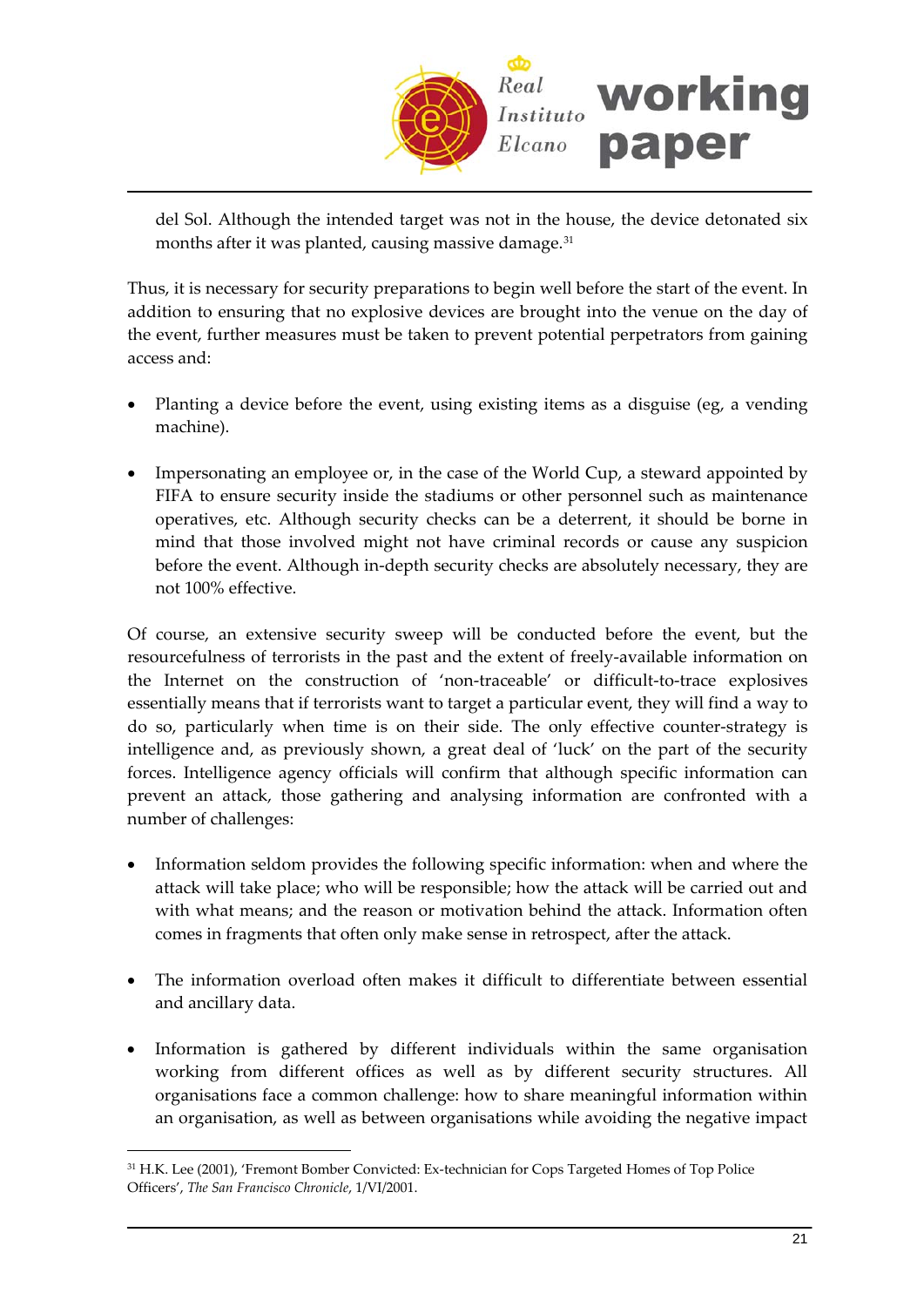

of human nature. Trust and professional jealousy are probably some of the most challenging aspects that intelligence agencies have to deal with.

## *Kidnapping or Hostage Situations*

On 5 September 1972, Black September (a Palestinian group affiliated with the Popular Front for the Liberation of Palestine, PFLP) managed to take nine members of the Israeli Olympic team hostage at the Olympic Games in Munich. After a failed rescue attempt, the nine athletes, five hostage‐takers and one policeman were killed. The incident is probably the best-known terrorist incident associated with sport. It not only showed how vulnerable security at sports events might be, but also how valuable attacks directed at athletes and VIPs are. Although much could be done to secure the protection of athletes at a stadium, it is a challenge to ensure the same level of protection where they are housed or while in transit to and from a stadium. The propaganda value of targeting athletes, even if the outcome is the death or capture of members of the organisation or network, is a definite concern.

#### *Unconventional Tactics*

After the events of 9/11, any possible scenario before any potential event will include the possibility of a hijacked airplane, the use of a manned aircraft or of remote‐controlled aeroplanes entering the airspace above it. Copying 9/11, any of the above-mentioned might attempt to crash into a stadium or, perhaps, release an airborne chemical agent.

#### **Security and Pre‐Incident Planning**

Assessing the likely risks is only the first step in successful security planning, and should be followed by constructive plans to deal with any possible incident, including allocating exact responsibilities. This is particularly necessary since a number of agencies and/or departments will be involved in the case of the FIFA World Cup.

Basic security during the event should include the following:

Deterrence of a would-be attacker. Potential targets can be protected by erecting security barriers, implementing more rigorous search procedures and stepping‐up access requirements to high‐risk areas. Security checks are of prime importance and Article 18 of FIFA's Safety Guidelines<sup>32</sup> specifically stipulates that: 'Security checks shall be carried out on persons at the entry/exit points of the outer and inner perimeters, as well as at entry points to areas that are not open to the general public…'.

<span id="page-21-0"></span><sup>32</sup> FIFA (2003), 'FIFA Safety Guidelines', 24/XII/2003,

[http://www.fifa.com/mm/document/tournament/competition/fifa%5fsafety%5fguidelines%5fe%5f1785.pdf,](http://www.fifa.com/mm/document/tournament/competition/fifa_safety_guidelines_e_1785.pdf) accessed 9/V/2008.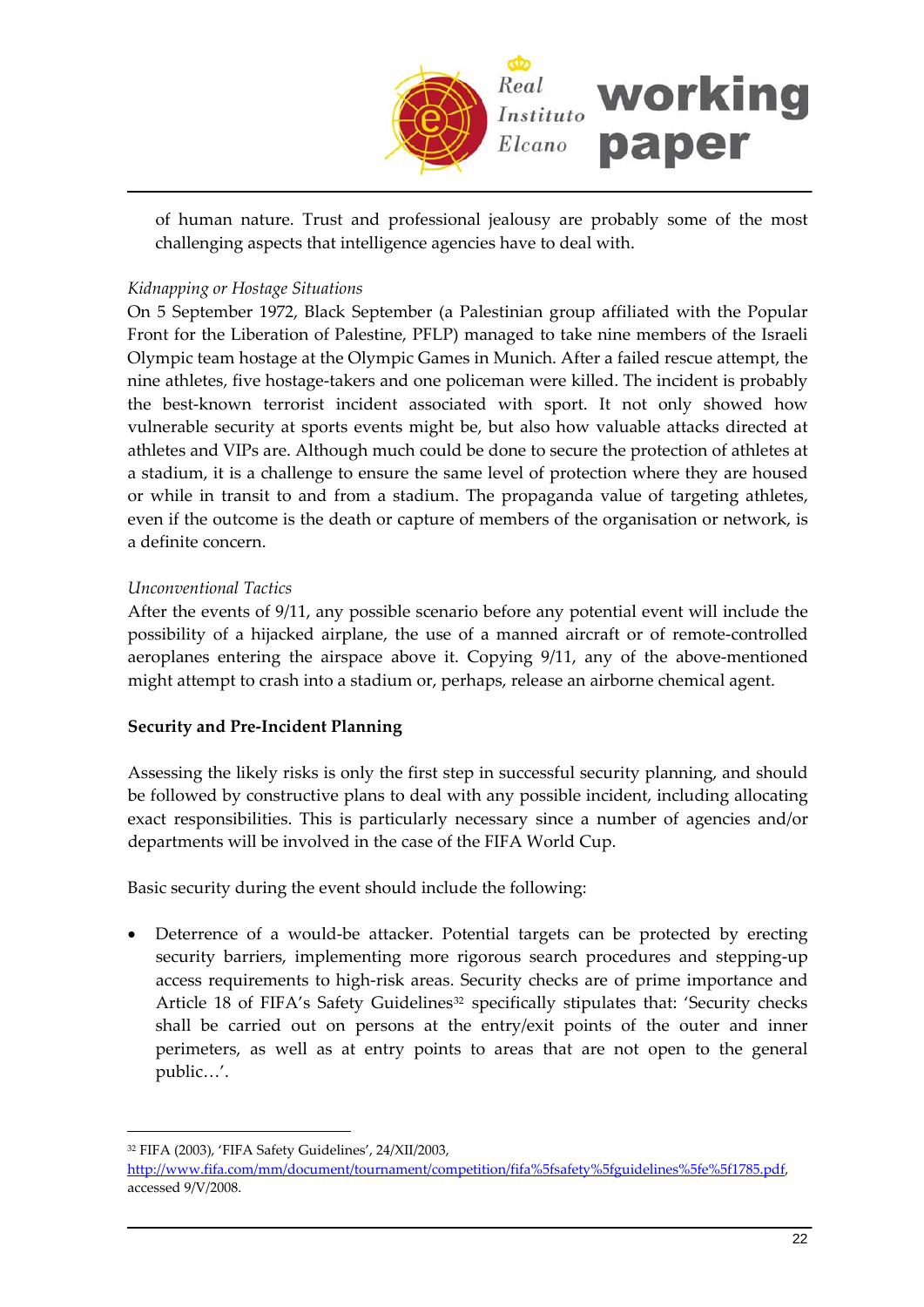

- Successful intelligence gathering and the effective interception of components necessary for terrorist attacks.
- An environmental assessment, to decide on the best course of action in response to a particular threat.
- Incident preparedness of all the players involved. The effectiveness of the security plan will depend on the ability of all, from the lowest ranked official, to carry out their assigned duties under all circumstances envisioned.
- Effective communication between the various agencies involved.

In South Africa a comprehensive plan was drawn up under the guidance of a committee that involved all the different players. In addition, a number of different scenarios were tested to identify weaknesses and to enhance the cooperation between the agencies involved.

#### **A Sub‐regional Approach to Security**

Preventing and combating terrorism requires an international –especially sub-regional– and integrated approach. In other words, a purely domestic policy will not be effective in deterring potential threats. South Africa will register a tremendous influx of spectators and tourists during the period of the World Cup and although a successful terrorist plot requires long-term planning, key role-players might only arrive in the country immediately before the event. If the persons involved are not already in the country they need to gain entrance legally or illegally. If the security forces and law enforcement agencies already know the potential suspect, officials need to have access to this information at all points of entry. To be able to verify and assess the potential threat of passengers on an airplane, such information needs to be made available as soon as possible. In other words, the security and intelligence agencies need to have access to a global database such as Interpol's 24/7, but also information made available bilaterally. Assisting the South African law enforcement and intelligence services will be their respective counterparts from –particularly– the US and Europe. Countries participating in the event will be interested in protecting their players and nationals visiting South Africa, but also need to have a direct line of communication if any of their nationals should are involved in an incident.

However, if the suspect is already known, it can be expected that he will use either false travel documents or enter the country illegally. South Africa has a long and porous border, which is not only used by potential terrorists but also by crime syndicates and illegal immigrants.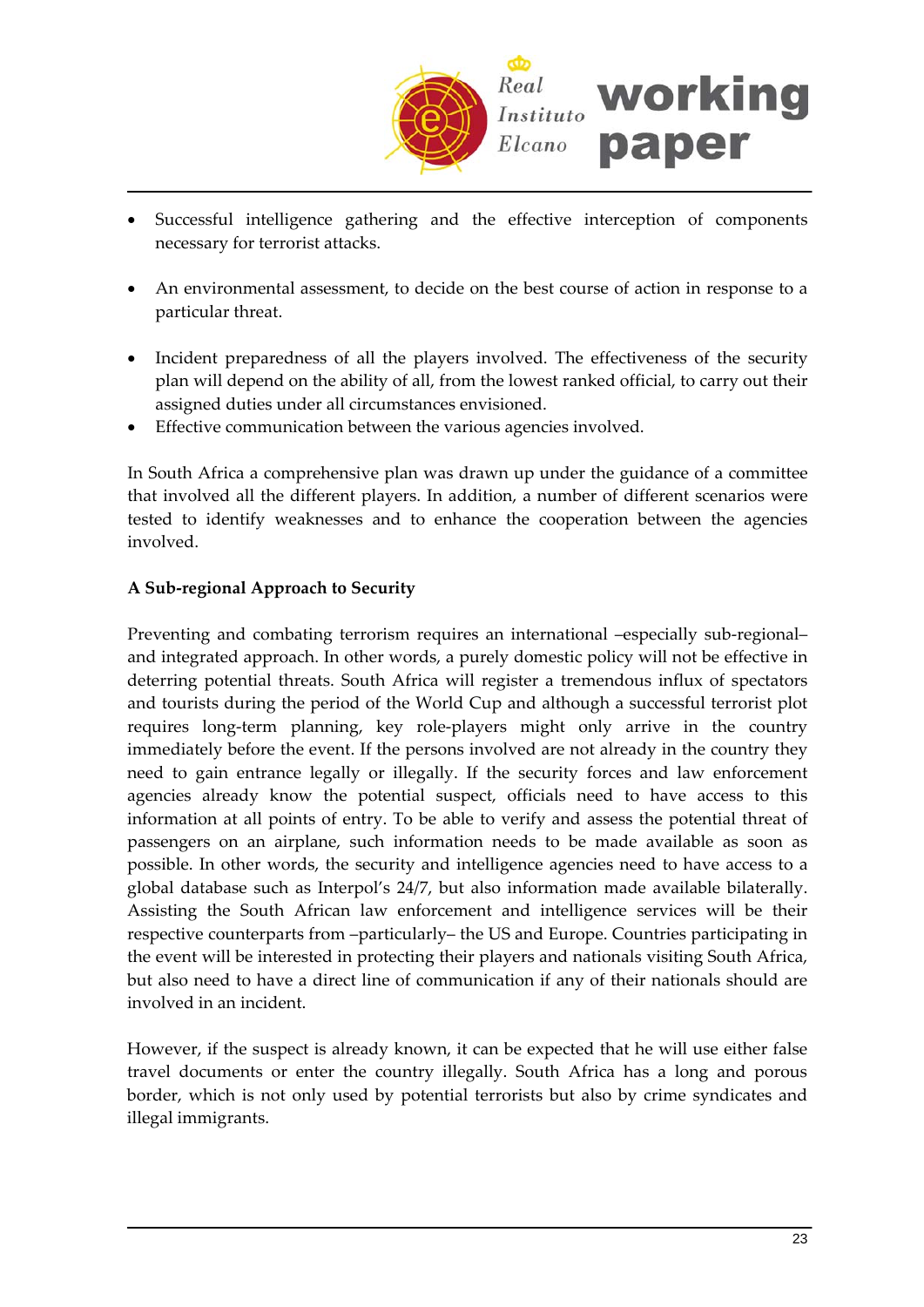

Notwithstanding the fact that terrorism is normally categorised as a low‐level threat to stability in the region, the Southern African Development Community (SADC) –on a political level– and the Southern African Regional Police Chiefs Cooperation Organisation (SARPCCO) –representing practitioners– have re‐affirmed the need for a sub‐regional approach in preventing terrorism before, during and after the FIFA World Cup. They will develop a new SARPCCO counter‐terrorism training manual for this purpose, and if necessary investigate acts of terrorism. Since it will not be limited to counter‐terrorism or the 2010 World Cup, as a sub‐regional bureau of Interpol SARPCCO will facilitate:

- Regional co-operation
- Cross‐border crime
- Information sharing
- Interpol facilities
- Regional training

 $\overline{a}$ 

The sub-regional approach, particularly as regards securing borders and sharing information, should ensure that constructive steps are taken to not only prevent terrorism but, more importantly in the longer term, transnational organised crime.

South Africa's Police Service and intelligence agencies will be responsible for security. To further enhance these agencies, the government has granted R650 million to purchase new equipment, including: eight Remote Operated Vehicles (ROV) –specifically designed to dismantle explosive devices or gather information, particularly video material, in unsecure situations–; six R44 Raven II helicopters; six command and control vehicles; and crowd control management equipment.[33](#page-23-0) The South African Police service has also received specialised training and equipment from, among others, the US, the UK and France. In addition, the police has also implemented plans to improve its access to information. Most notably, and similar to the US and Europe, the passenger lists of incoming flights will be forwarded to the authorities to ensure that 'undesirable' individuals do not enter the country. Probably the greatest challenge in this regard will be to avoid an information overload, leading to the possibility that analysts might miss or disregard data that at the time might be considered irrelevant but may prove to be essential in the correct context.

Political leadership is, however, not the only essential element in presenting South Africa as a safe venue. Additionally, there must be a criminal justice response to terrorism and, in this respect, South Africa approved the Protection of Constitutional Democracy against Terrorist and Related Activities Act in 2005. It is important to note that it took close to 10 years to draft, as it was necessary to create it through a transparent process that ensured that the checks and balances essential to a liberal democracy were incorporated, respecting the Rule of Law, Human Rights and due processes.

<span id="page-23-0"></span><sup>33</sup> S. Smillie (2008), 'Police Gear Up for 2010 Security', *The Star*, 28/X/2008.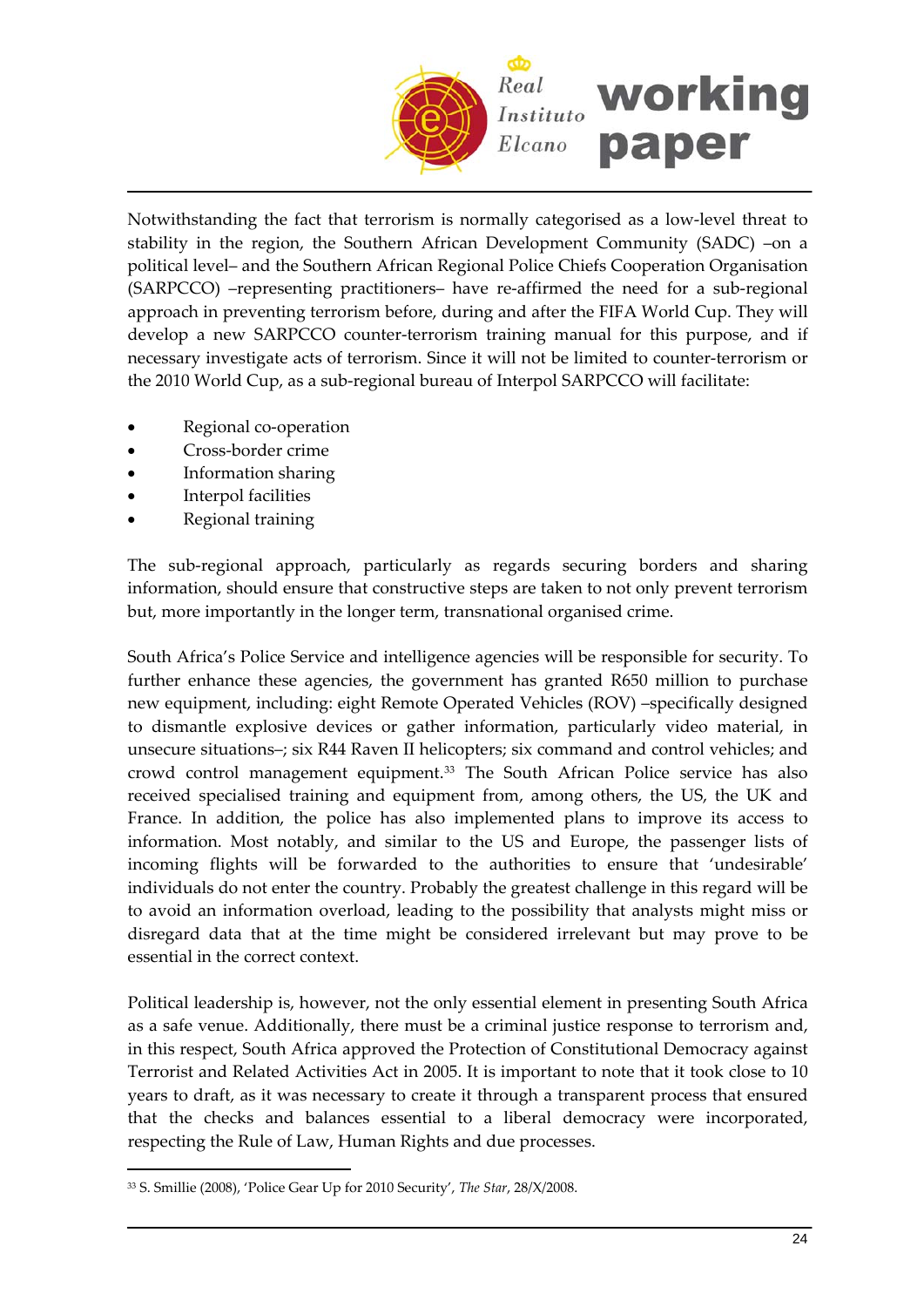

## **The Responsibility of the Security Agencies**

Security at the World Cup will be the responsibility of FIFA in partnership with the South African Police Service (SAPS). According to Article 30(1) of the Regulations of the 2010 FIFA World Cup,[34](#page-24-0) South Africa as 'the Organising Association is responsible for order and security in and around the stadiums before, during and after the matches'. Although the SAPS will be responsible for ensuring safety on the outer perimeters and in dealing with an emergency situation, security within the stadiums will be the responsibility of private security companies or 'stewards', as referred to in Article 21 of FIFA's safety guidelines: 'Safety and order must be guaranteed from the moment the stadium is opened. This also applies to the implementation of all responsibilities listed in these guidelines'. Article 21 (6) lists the following duties:

- Conducting security checks at entry points to the outer and inner perimeters as well as to any other areas without general public access.
- Protecting security‐relevant areas (eg, turnstiles, points of sale, team and referee dressing rooms, rooms and areas reserved for VIPs as well as the vehicles of these persons, and media representatives together with their technical equipment).
- Ensuring that stadium sectors remain separated, in accordance with the corresponding tickets.
- Preventing fans from moving into another stadium sector for which they do not possess a valid ticket.
- Ensuring that all entry and exit points, as well as emergency exit routes, remain unobstructed.
- Manning entry and exit points, as well as emergency exit points to and from the spectator sectors (particularly those with standing areas), from a stadium's opening until it is closed.
- Preventing stadium visitors from gaining unauthorised access to areas for which they have no authorisation and, in particular, from gaining access to the pitch and immediate surroundings.
- Protecting players and match officials when entering and leaving the field of play.
- Controlling the flow of vehicles and spectators within the confines of the stadium.
- Informing the police, first-aid services, fire service and any other bodies of any incidents that might pose a threat to security, in the event of security being unable to eliminate the danger immediately.

<span id="page-24-0"></span><sup>34</sup> FIFA (nd), 'Regulations 2010 FIFA World Cup South Africa',

*[http://www.fifa.com/mm/document/tournament/competition/fifa\\_wc\\_south\\_africa\\_2010\\_regulations\\_en\\_14123.pdf](http://www.fifa.com/mm/document/tournament/competition/fifa_wc_south_africa_2010_regulations_en_14123.pdf)*, accessed 9/V/2008.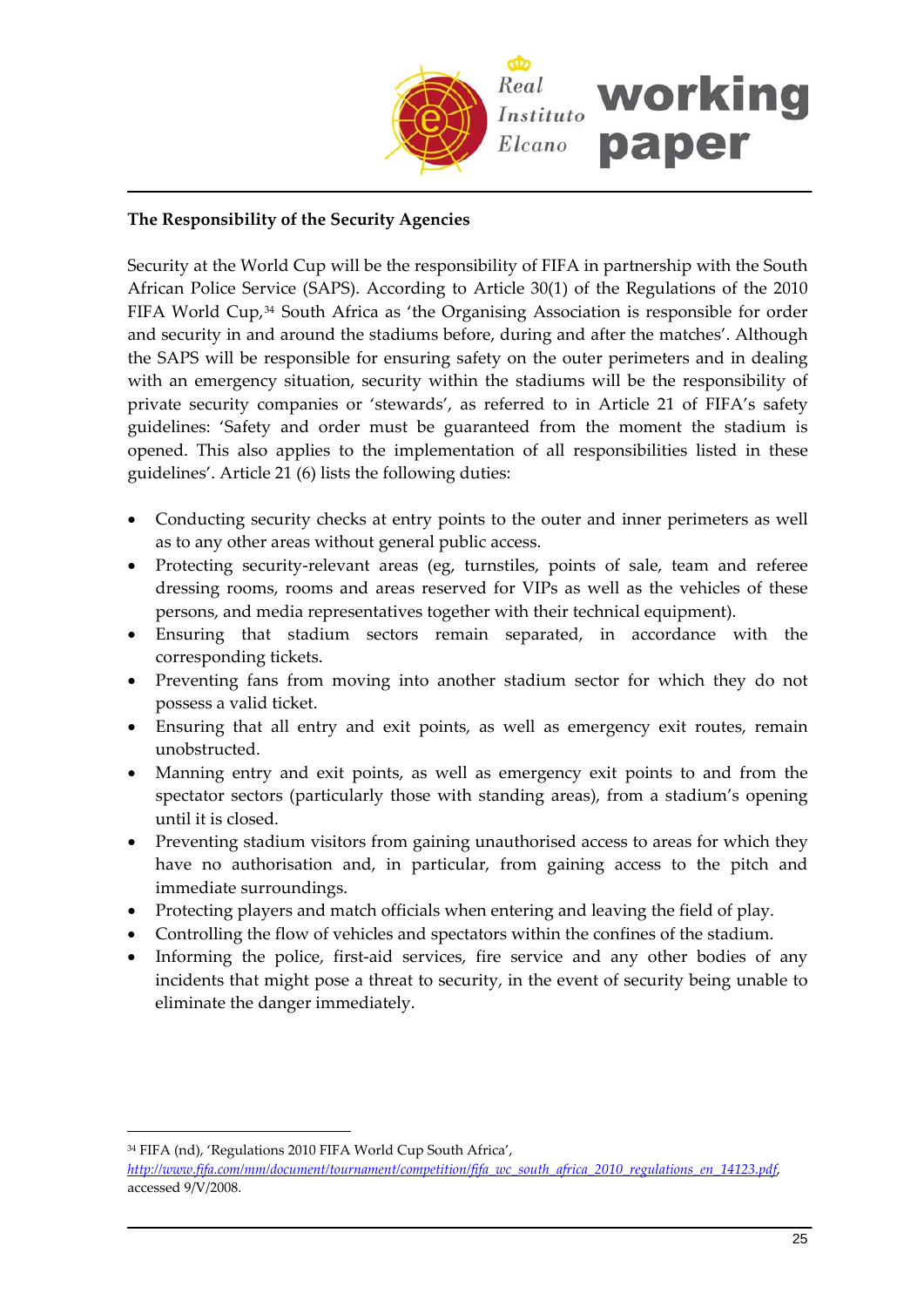

In addition to safety at the stadiums hosting the respective games, organisers and private businesses must make provision for additional entertainment, including:

- Exhibition halls at stadiums.
- Big-screen viewing facilities close to the stadium to allow people that do not have access to the stadium to follow the event.
- Big‐screen facilities outside the responsibility of FIFA.
- Sports cafés that will also attract spectators.

These additional activities and venues pose their own specific security challenges. Particularly, it should be realised that these 'unofficial venues' are confronted with similar security threats and that controlling access and providing security might be especially challenging. Terrorists who hope to attract media attention might decide to avoid possible interception and capture at the actual venue and attack a large concentration of people on a site without the necessary security measures.

## **The Role of Ordinary Citizens and Other Challenges**

Ordinary citizens have an extremely important role to play in a country's safety and security, from reporting on criminal activities to informing of suspicious behaviour. It is an unfortunate reality that safety and security, particularly as regards terrorism, is often presented as solely the state's business. Although the responsibility of informing the police of any suspicious activity rests with the public, it cannot do so unless it is provided with the adequate knowledge and without establishing a relationship of trust.

Although the Act does not define or clarify what is meant by suspicious behaviour, the experience from previous terrorist incidents is that the following should arouse suspicion:

- To people with a close relation with the potential suspect:
	- (a) Isolation and detachment from friends and family members.
	- (b) A sudden change in behaviour, eg, become extremely religious and insisting on family members follow his/her example.
	- (c) Irritability, including mood swings or the opposite depending on the person and type of group.
- To people at the venue:
	- (a) Nervous behaviour, shortness of breath, excessive sweating, hot flushes, etc.
	- (b) Excessive clothing.

More challenging is the fact that for most South Africans, terrorism is a remote and almost 'unreal' threat –to the extent that a suspicious package might rather be taken than considered a potential explosive device–. This fosters the perception that 'it will never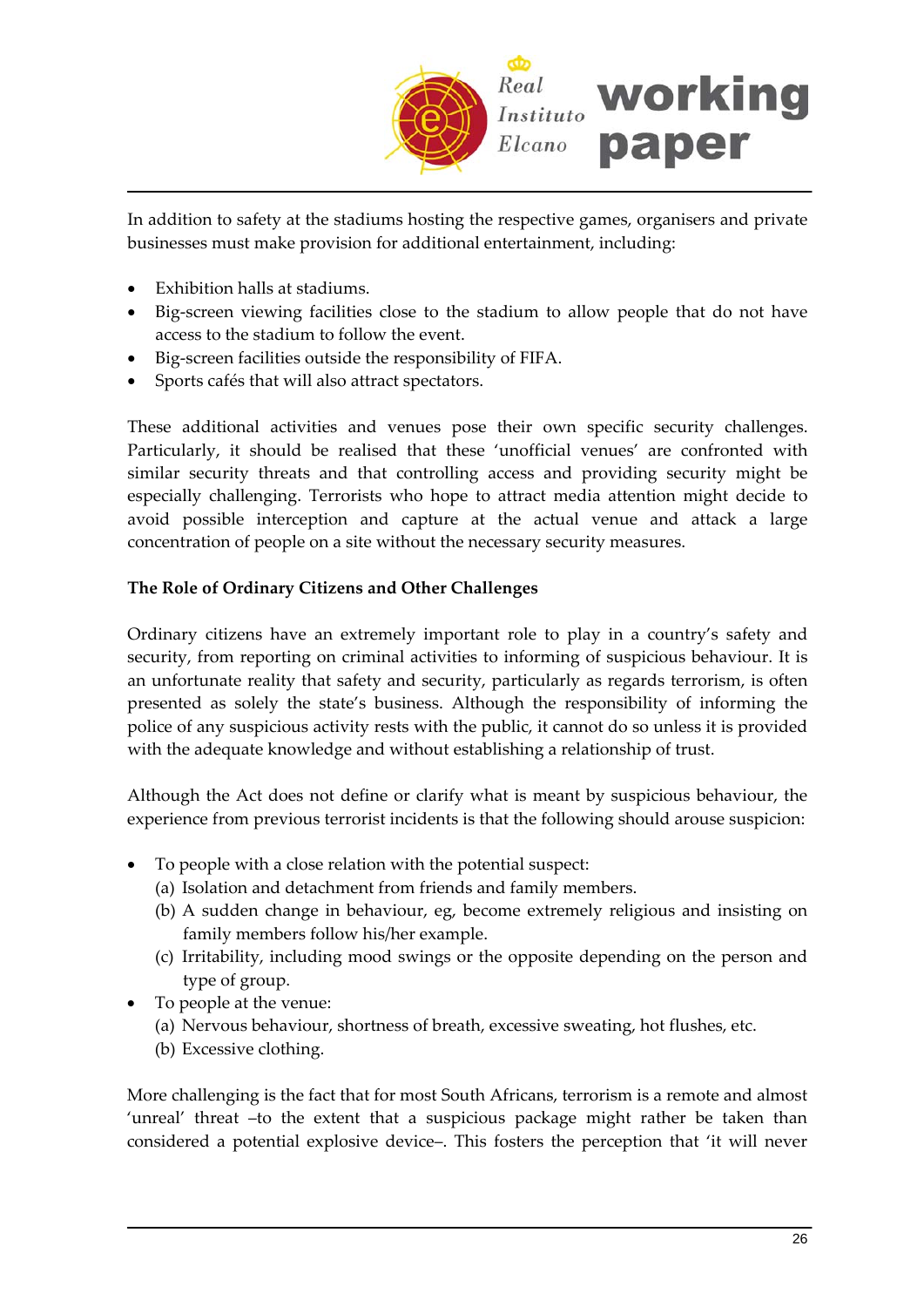

happen to us' but, unfortunately, conditioning ordinary citizens to recognise the threat as real and immediate only comes with experiencing terrorism itself.

Additionally, terrorism is still a very sensitive topic in South Africa. The country's history, and the conviction of South Africa's Muslim community that the eight-year US-led 'war on terrorism' is a 'war on Islam', followed by associated injustices and pro‐Palestinian sentiment have further contributed to sensitivity about engaging on the topic without being stigmatised as pro‐American. This is an easy sentiment for extremists to exploit. Nevertheless, although some African communities are still sceptical of the US, the election of President Obama and his policy of change might have an impact on perceptions.

South Africa is host to large legal and illegal immigrant communities. International migration occurs daily as a result of both conflicts and economic opportunities and, although a global trend, it has a definite impact on security. It is only natural that people speaking the same language and having the same cultural heritage will stay together, particularly when in a country illegally, immigrants find a sense of belonging and safety in numbers. Often these communities are isolated, have a low level of integration and are difficult to access or infiltrate by the security forces. They offer a natural refuge and are vulnerable to the influence of extremists. The question of when and how a state should integrate its non‐indigenous population is often left unanswered. In some cases large foreign populations have been settled long enough to give rise to second‐generation immigrants. As long as they are not assimilated into the host country, inner conflicts of belonging can develop, particularly when it is felt that the host culture is not only different but in conflict with the immigrant's, leading to further isolation. They can therefore offer terrorists a safe place to stay, where perhaps no questions are asked and may even actively and knowingly support his ideals. As an international event, the FIFA World Cup can be an attractive opportunity to exploit for the parties to a conflict to attack one another even if it has nothing to do with South Africa.

## **Conclusion**

Preparing and hosting the FIFA World Cup in 2010 will bring tremendous opportunities to South Africa: from stimulating a sense of patriotism to foster nation‐building to creating new employment opportunities and the building and/or revamping of infrastructures. Nonetheless, with the positive also comes the negative: opportunities for both criminals and terrorists to achieve their respective goals. This paper's aim is to reflect on a number of threats and vulnerabilities associated with hosting the FIFA World Cup and thereby alerting visitors and ordinary citizens to the issues at stake. In other words, its object is not to instil fear but rather to inform and make aware. It is an unfortunate reality that ordinary crime is still the most immediate threat to visitors and spectators, and although this paper has concentrated on the potential threat of terrorism, basic principles such as communal responsibility and involvement are essential to prevent and